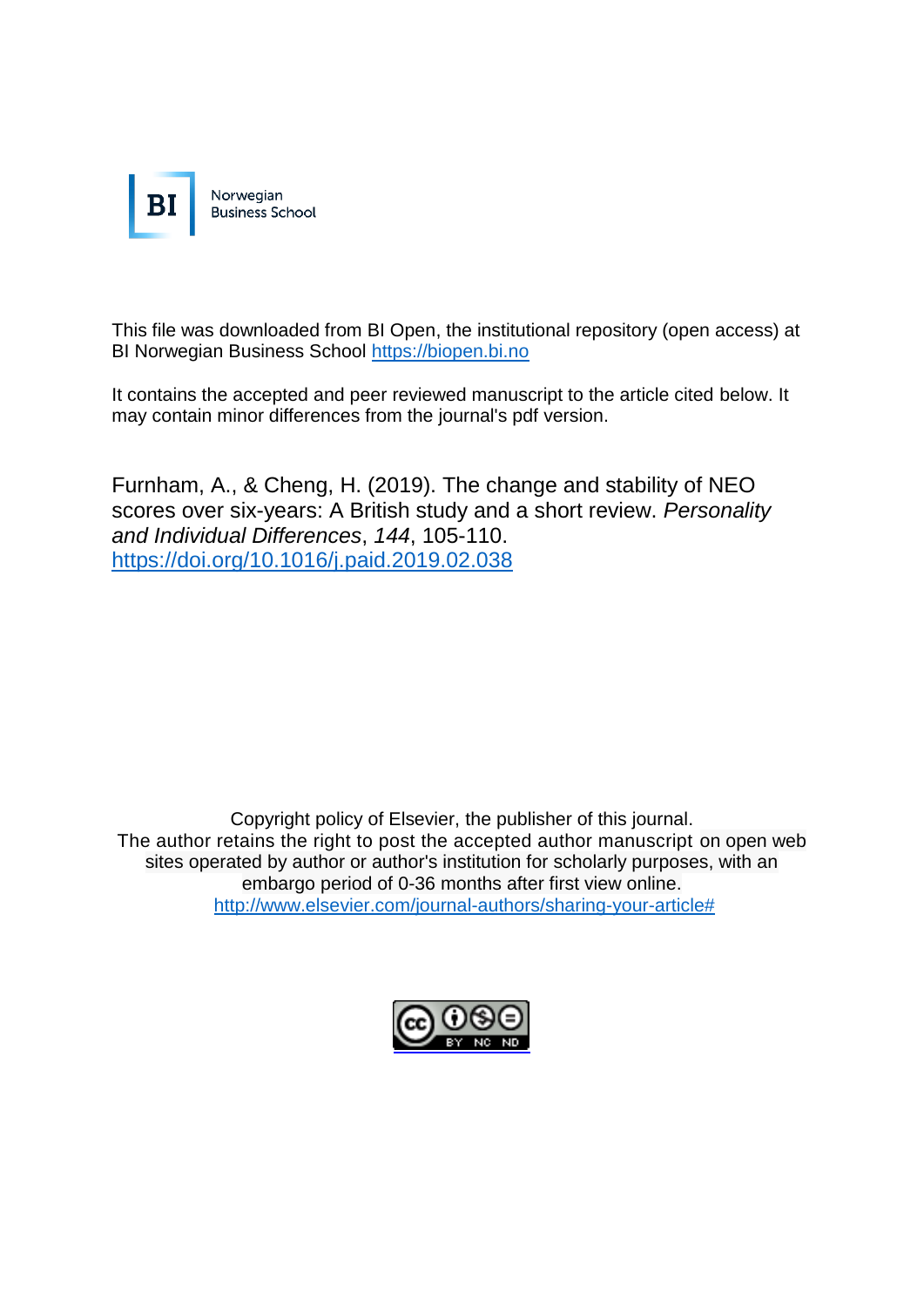**The change and stability of NEO scores over six-years: Findings from the British Household Panel Survey (BHPS) and the UK Household Longitudinal Study (UKHLS)**

Adrian Furnham<sup>1</sup> and Helen Cheng<sup>2</sup>

*<sup>1</sup> BI: Norwegian Business School <sup>2</sup>ESRC Centre for Learning and Life Chances in Knowledge Economies and Societies, Institute of Education, University College London*

\*Corresponding author E-mail: [a.furnham@ucl.ac.uk](mailto:h.furnham@ucl.ac.uk)

## **Abstract**

This study investigated the change and stability of the Big-Five personality factors in all 7554 participants aged between 16 and 92 years completed a short 15 item FFM inventory twice six years apart in a large British sample. As expected, Agreeableness, Conscientiousness, and Extroversion significantly increased, whereas Neuroticism significantly decreased, and Openness remained essentially the same over the time period. Participants were divided into six age groups and the results were broadly similar. Correlational analysis showed all five personality factors were considerably stable over six years after controlling for gender and age  $(r=47 \text{ to } r=.60, p<.001)$ . Implications and limitations are acknowledged.

Word Count:

**Key Words:** Big-Five personality factors (NEO); Change and Stability; Longitudinal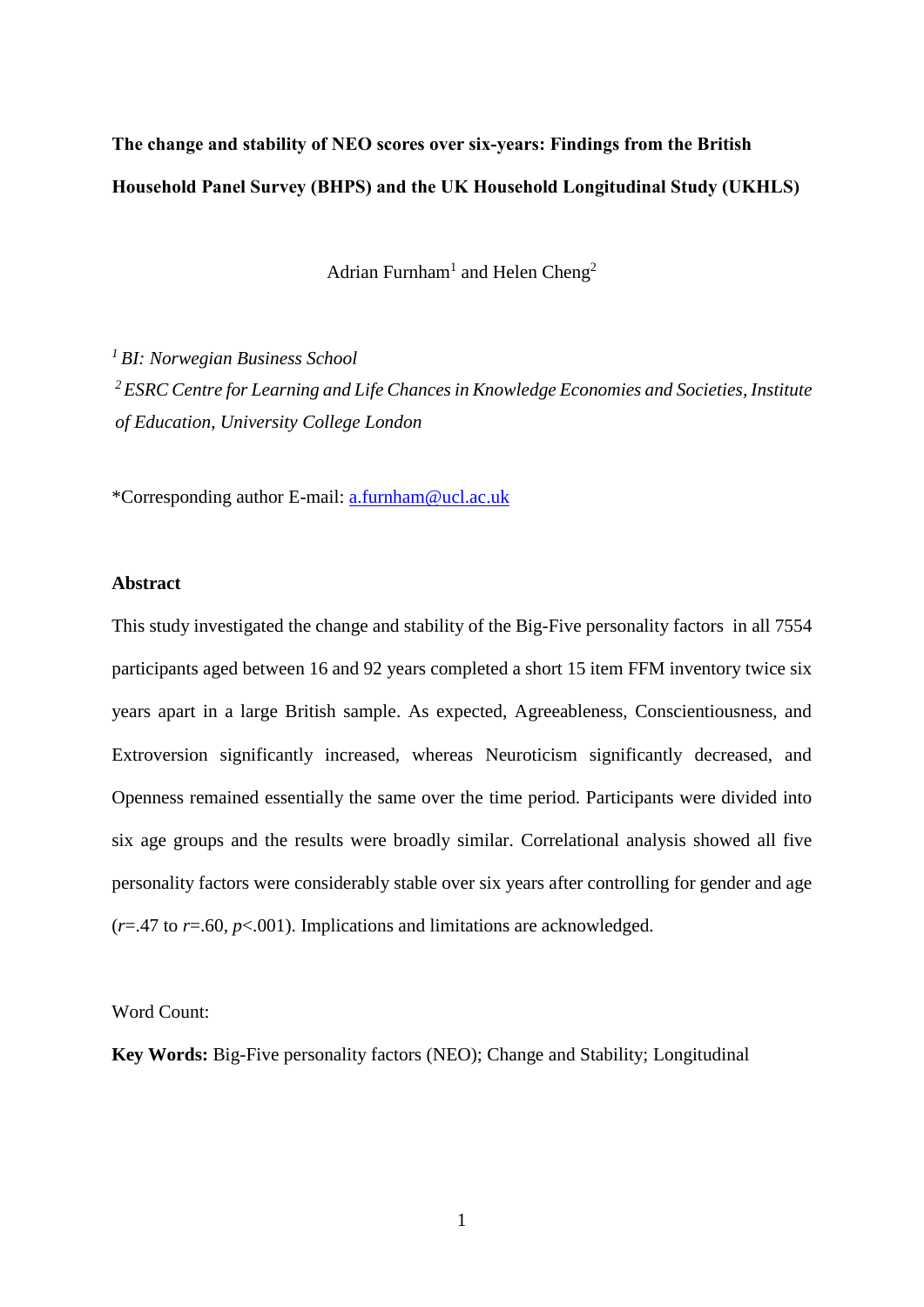#### **Introduction**

There have been many studies that examine the stability of psychological characteristics over time (Huesmann, Lefkowitz, Eron & Walder, 1984; Deary, Whalley, Lemmon, Starr, & Crawford, 2000). There have also been a large number of studies of the stability of personality traits, particularly the Five Factor Model traits using different data bases and measures (Briley & Tucker-Drob, 2014).

The debate about continuity vs. change revolves around a number of issues, such as the reliability and validity of personality tests used (to account in part for measurement error); the moderator variables considered (social class, sex, education and ethnicity) ; the age at which people are measured (i.e. adolescents, adults, old age); the time span that shows most change and stability; how change is measured (such as mean level change, rank order, ipsative change); the stability of the environments of people and what, if anything, leads to change (Boyce, Wood & Powdthavee, 2013; Costa & McCrae, 1994; Cramer, 2003; Haan, Millsap & Hartka, 1986; Helson, Jones & Kwan, 2002; Loehlin & Martin, 2001; Lucas & Donnellan, 2011; Martin, Long, & Poon, 2002; McGue, Bacon, & Lykken, 1993; Roberts, Caspi & Moffitt, 2001; Roberts, Walton & Viechtbauer, 2006; Specht, Egloff, & Schmukle, 2011; Srivatava, John , Gosling & Potter, 2003).

The results have similar patterns to them though there inevitably remains many disagreements (Ardelt, 2000; Conley, 1985; McCrae & Costa, 1994). All seem to agree that there is evidence of *both* stability *and* change. From these studies it may be possible to draw the following conclusions: Personality seems most stable between the ages of 30 and 60 years, particularly using established Big Five measures to assess it; there are modest increases in Emotional Stability and Agreeableness over this period with Extraversion and Openness showing least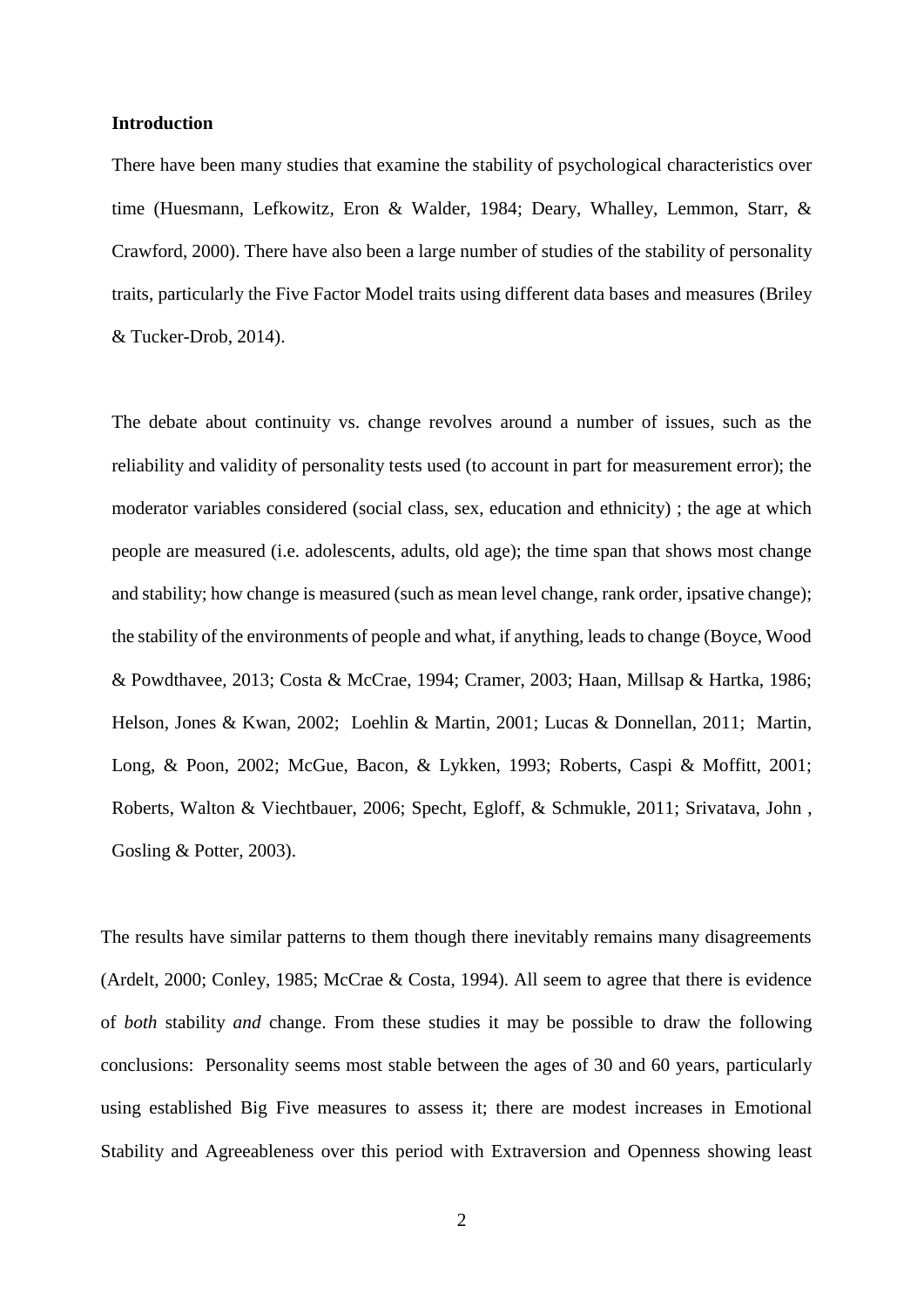change (both with a slight decline) and Conscientiousness showing most change (an increase); Males seem more stable than females.

 There have been many studies on the stability and change in the FFM personality scores over time using different measures, participant groups and time periods. Appendix 1 summarises 14 studies from different countries, using different measures over different time frames.

## Insert Appendix 1 here.

These studies have mainly, but not exclusively, been done in Europe with N's varying from 270 to over 13,000. Most used the facet level NEO-PI-R but some the NEO-FFI. Time periods varied, as did the age of the participants. Certainly the results indicate most change before the age of 30 and least after 60 years. There was also a trend for two traits to decline over time (Extraversion and Neuroticism) and two to increase (Agreeableness and Conscientiousness) though there were some exceptions.

#### **This Study**

This study set out to investigate the stability as well as change of the Big-Five personality factors over six years, using a large longitudinal dataset in the UK. There have been relatively few studies of this kind done in the UK and fewer using brief measures. The five personality factors were examined at the factor level in the total sample and by sex, and by age group. Item level change was also examined in the total sample.

We based our hypotheses on other studies using small samples but more robust measures of personality. It is hypothesised that the mean scores of personality factors Agreeableness (A), Conscientiousness (C), Extraversion (E), and Openness (O) would have modest but significant increase (H1 - H4), and Neuroticism (N) would have a significant decrease (H5) over the six years measured in 2005 and 2011; Given the hormonal change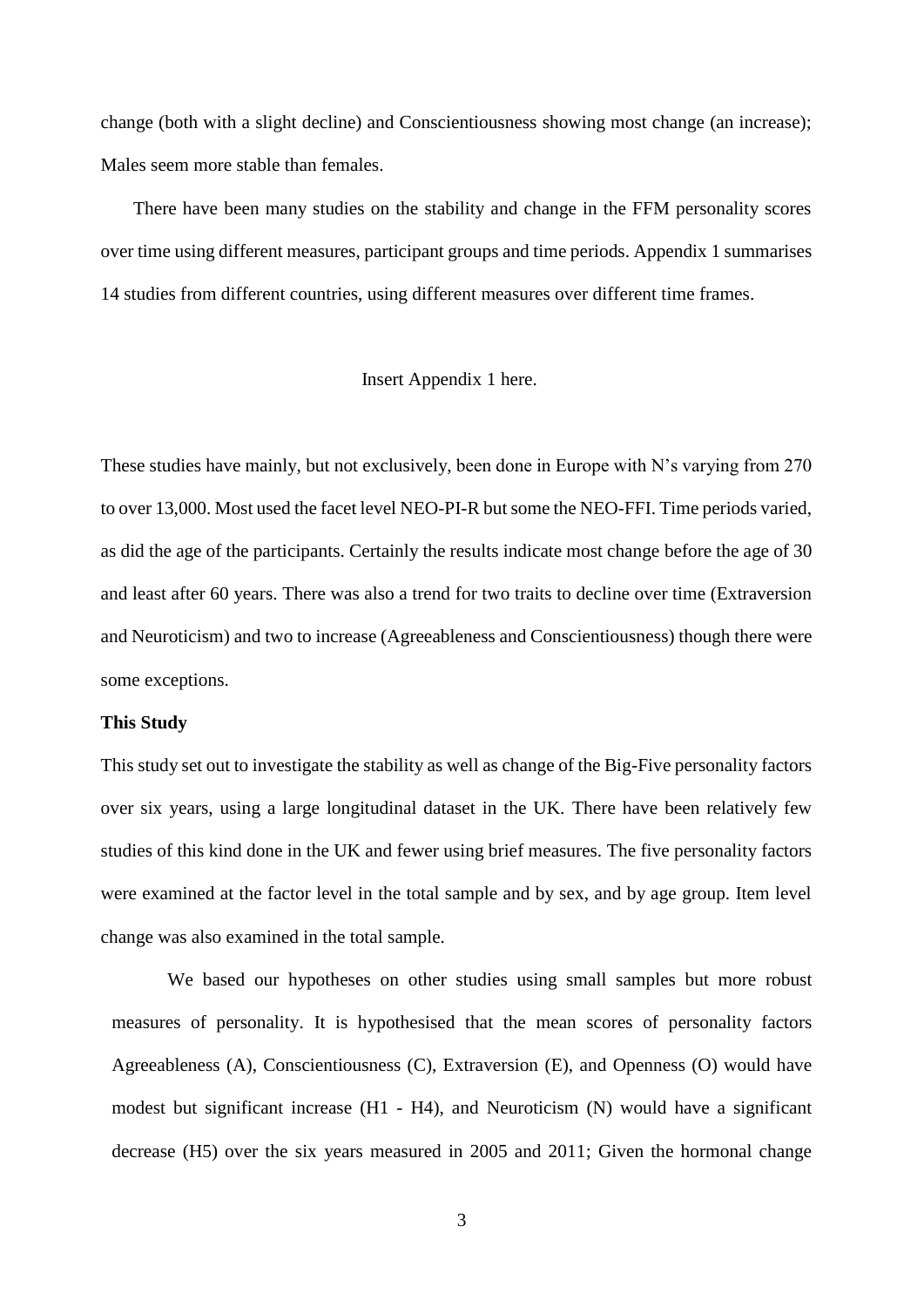during teenage years, the youngest age group (16 to 20 years old) may have an increase of the scores on N over the six years (H6); Personality factors, on the whole, are stable over time in any age range after adolescent years (H7).

## **Method**

The British Household Panel Survey (BHPS) began in 1991 and is a multi-purpose study. The wave 1 panel consists of some 5,500 households and 10,300 individuals drawn from 250 areas of Great Britain. Additional samples of 1,500 households in each of Scotland and Wales were added to the main sample in 1999, and in 2001 a sample of 2,000 households was added in Northern Ireland. As part of wave 18 BHPS participants were asked if they would consider joining the new, larger and more wide- ranging survey Understanding Society. Almost 6,700 of just over 8,000 BHPS participants invited to join did so. First interviews with BHPS participants in Understanding Society were carried out in wave 2 of the study in 2010-2011. Data on age, gender in Wave 15 collected in 2005 were used in the study.

The UK Household Longitudinal Study (UKHLS) named Understanding Society is an innovative world-leading study following the lives of 40,000 UK households to provide valuable evidence about 21st century UK life and how it is changing (Knies, 2014). Data on personality factors in Wave 3 collected in 2011 were used in the study.

#### *Participants*

The study was based on a sample of 7,554 participants (males  $= 3,324$  and females  $= 4,230$ ) who have data of age, gender, and personality factors in both time points measured in 2005 and again, in 2011 with an age range from 16 to 92 years old (mean =  $39.3$ , SD = 11.9) in 2005. In all, 6.3% were <=20 years old; 14.5% between 21 and 30; 21.7% between 31 and 40; 19.9% between 41 and 50%; 17.7% between 51 and 60; and 19.9% over 60 years old in 2005.

# *Measures*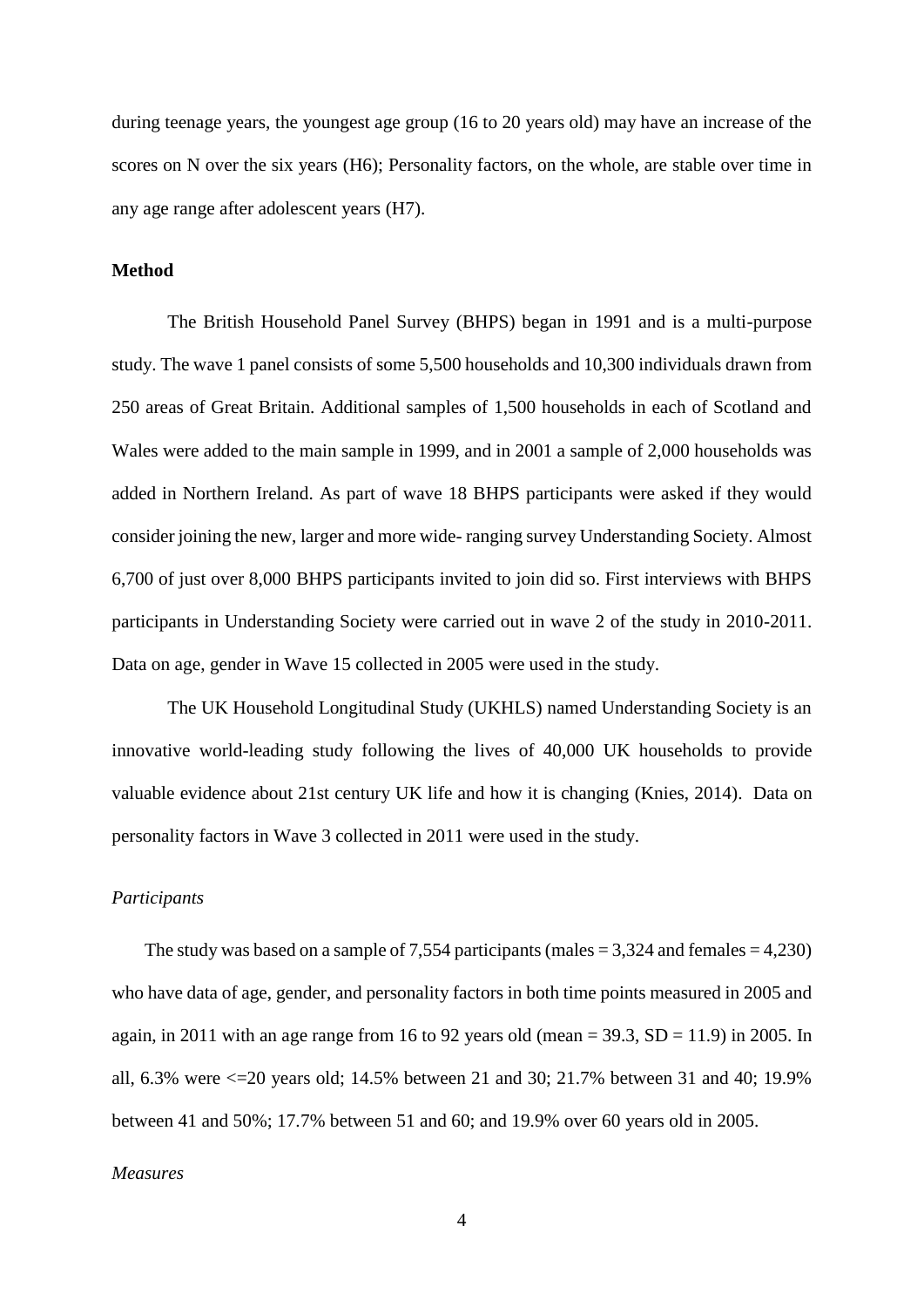*Personality Factors*. The Big Five personality traits were assessed in 2005 and again, in 2011 using a 15-item version of the BFI (John, Naumann, & Soto, 2008). Three items were used to assess each of the five dimensions.1 Participants made their responses on a 1 (does not apply) to 7 (applies perfectly) scale. Appropriate items were reverse coded and scores were averaged within each 3-item subscale to create a composite score for each dimension. Scores were computed such that higher scores indicated higher levels of the personality dimension. In this study Cronbach's alpha was 0.58 for A, 0.56 for C, 0.55 for E, 0.67 for N, and 0.68 for O in 2005; Cronbach's alpha was 0.57 for A, 0.55 for C, 0.60 for E, 0.71 for N, and 0.66 for O in 2011. Although reliability coefficients for these five factors may appear modest by traditional standards, past research suggests that these alpha coefficients underestimate the actual reliability of these factors due to their brevity (Donnellan & Lucas, 2008).

# **Results**

# *Change in the factor level*

First, we looked at the change of the NEO scores in 2005 and in 2011. Table 1 shows the results.

## Insert Table 1 about here

*T*-test showed that there were statistically significant changes for four out of the five factors: A, C, E, and N over the two time points. As expected, Agreeableness, Conscientiousness, and Extroversion significantly increased, whereas Neuroticism significantly decreased, and Openness remained the same over the period of six years for the total sample. Thus H1-H3 and H5 were confirmed. However, H4 that Openness scores would significantly increase was refuted. Openness, on the contrary, decreased over the two time points, especially for women, which although modest, was statistically significant (*p*<.05).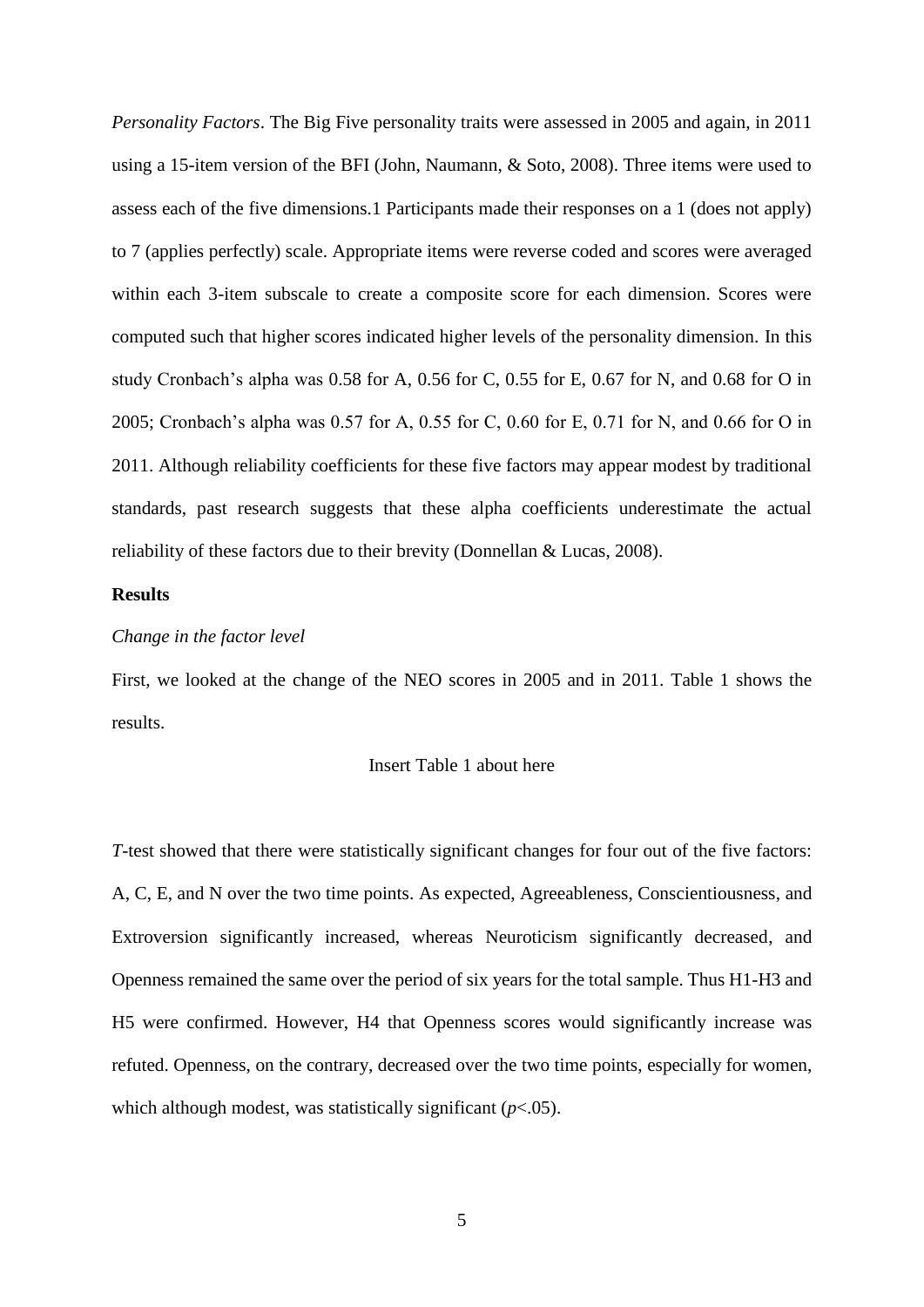## *Change by age group*

Second, we examined the change of personality factors over the six years by age group. Table 2 shows the results

# Insert Table 2 about here

Table 2 shows that from age 41 to age 60 years and over, there were uniformly changes in the three age groups with the pattern the same as for the total sample shown in Table 1. For all the six age groups, A and C had significant and there were significant increase on the mean scores of A, C, and E, and significant decrease on the mean scores of N, while there was no significant change on the mean scores of O. Further, from age 16 to age 40, there were also significant increase on scores of A and C. However, there were no significant change on the scores of E, N, and O. Thus, H6 that the scores of N would increase in the young age group due to the hormonal change was refuted (although there was a slight increase on the mean scores of N in this age group, the change was not significant). From age 21 to age 31, there was also no significant change on the scores of E.

## *Change in the item level*

Third, we looked at the change of personality factors in the item level. Table 3 shows the results.

## Insert Table 3 about here

Table 3 shows that for each of the three item which formed personality factors A, C, E, and N, the changes over the period of six years were all significant (*p*<.05 to *p*<.001). For Personality factor O, change on one item, active imagination, was significantly decreased  $(p<.05)$ .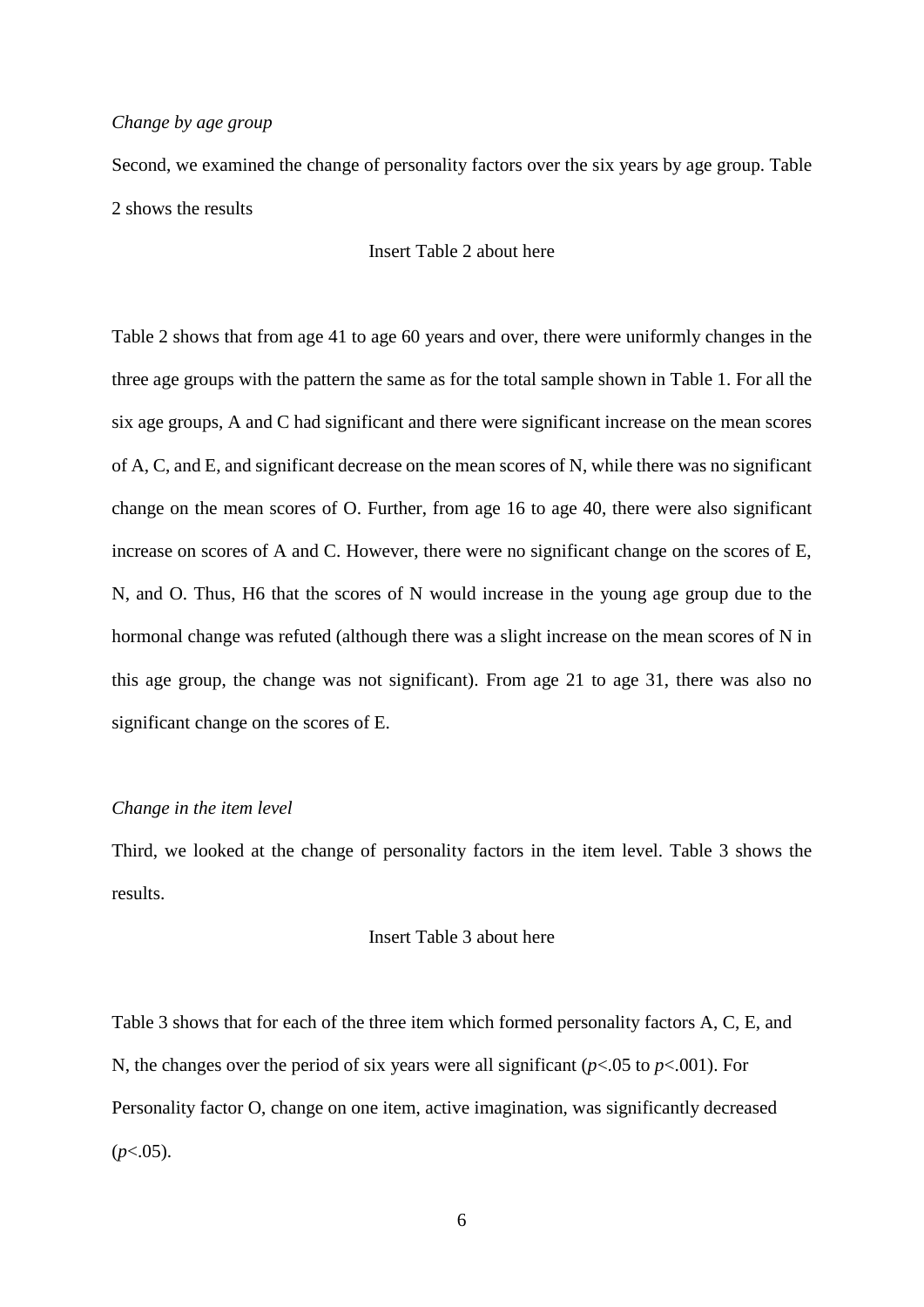## *The stability of personality factors*

Following this, we conducted bivariate and partial correlational analyses to examine the stability of the Big-Five personality factors over the period of six years. Results are shown in Table 4.

# Inset Table 4 about here

Table 4 shows that all five personality factors were considerably stable over six years (*r*=.47 to  $r = .62$ ,  $p < .001$ ). The stability of personality factors remained significant after controlling for gender and age  $(r=.47 \text{ to } r=.60, p<.001)$ .

# **Discussion**

Essentially results confirm and extend the findings in the area using a short measure of personality with a large sample. The results in Table 1 confirmed four of the five trait change hypotheses however it needs to be noted that the changes were very small. In fact when Cohen's d were calculated even the biggest effect on the full sample (for C) was modest (d=0.18), considered a small effect size. Indeed the biggest change when looking at the specific age groups (C for the youngest group) was  $d=0.58$  whereas the vast majority were  $d<0.20$ . In this sense though statistically significant the changes were very small. This conclusion was reinforced with the data in Table 4 which showed correlation of around r=.60 between E and N over the six year period.

The results from the analysis of the 6 age groups did not provide evidence of the idea that personality remains more stable in older age. Indeed, if anything the results showed the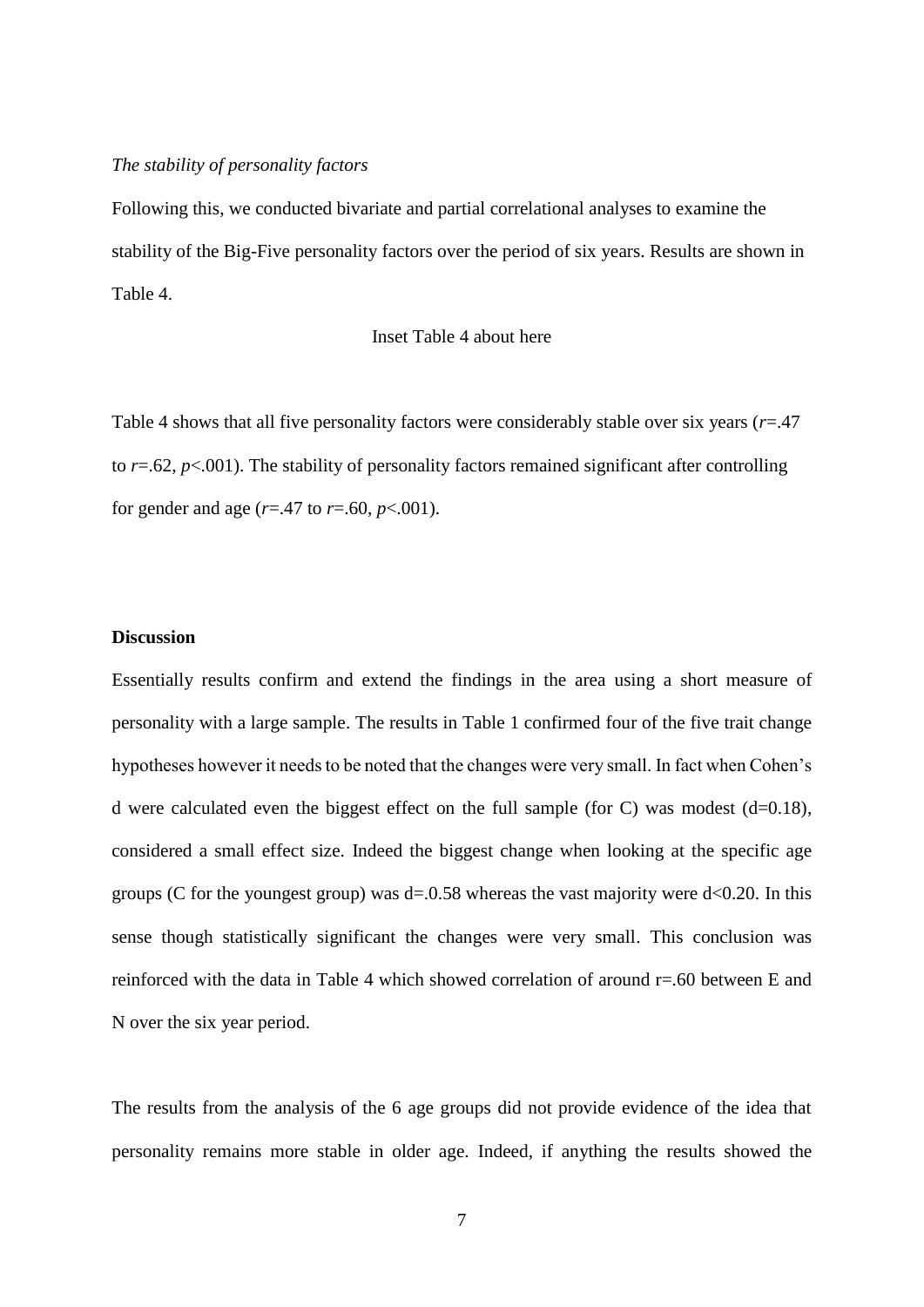opposite with the youngest, teenage group, showing significant changes in only two of the five traits. However what was most clear about that hypothesis was that the greatest changes were in A and C which increased and least in O which remained the same for 4 of the 6 groups. It may be that people are socialised in being more Agreeable and Conscientious or discover the behavioural benefits of exhibiting those behaviours while this is less the case for Openness.

Though the item analysis shown in Table 3 maybe considered unstable or unreliable it did indicate that people became less rude and lazy but more talkative and no different in their originality or artistic endeavours.

The questions remains as to when and why personality does (or does not) change. It has been argued that personality changes occur after trauma (major life events) or therapy though there is evidence that after significant personal changes people revert to earlier levels of well-being (Brickman, Coates & Janoff-Bulman, 1978). Most researchers have argued that some traits (i.e E) are more biologically based than others (i.e C) which can be shaped through careful conditioning. What remains unclear however is why this and many other studies (see Appendix) indicate that O seems most stable over time. It is known that O is modest correlated with IQ which has been shown to be very stable over time (Deary et al., 2000). Further, while socialisation practices encourage both A and C, they seem less directed at O.

One obvious limitation of this study was the use of a very short measure of the Big Five with inevitably smaller alphas. Ideally most researchers choose longer measures which assess traits at the domain and facet level though there is evidence the one, two and three item measures of traits yield broadly the same results (Furnham, 2008).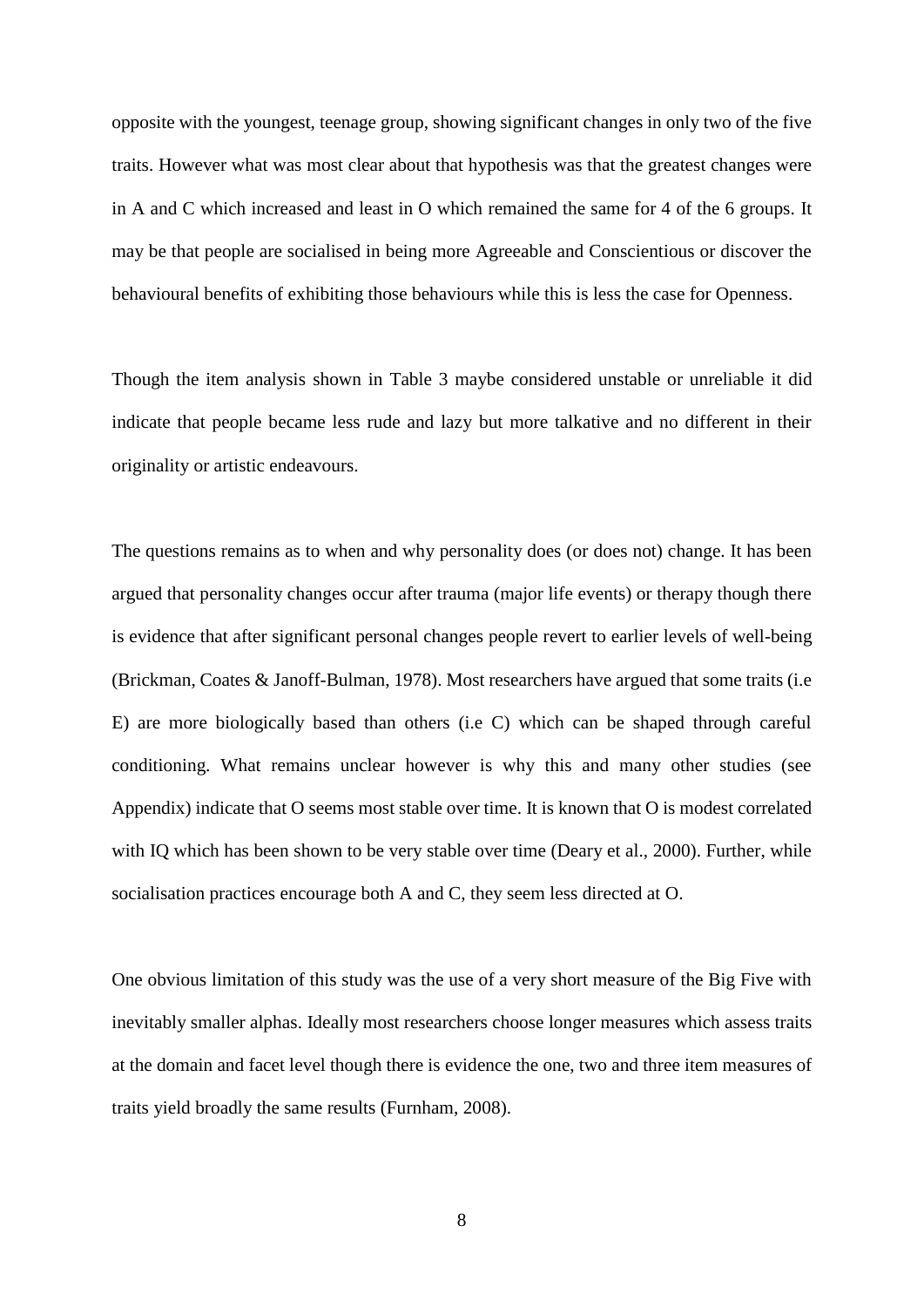# **References**

- Ardelt, M. (2000). Still stable after all these years? *Social Psychology Quarterly, 63,* 392- 405.
- Allemand, M., Zimpritch, D., & Hertzog, C. (2007). Cross‐Sectional Age Differences and Longitudinal Age Changes of Personality in Middle Adulthood and Old Age. *Journal of Personality, 75*, 323-358.
- Beck, A. T. (1979). *Cognitive Therapy and the Emotional Disorders*. New York: Penguin Books, NY, USA.
- Bleidorn, W., Kandler, C., Riemann, R., Angleitner, A., & Spinath, F. M. (2009). Patterns and sources of adult personality development: Growth curve analyses of the NEO PI-R scales in a longitudinal twin study. *Journal of Personality and Social Psychology, 97(1),* 142–155
- Borghuis, J., Denissen, J. J. A., Oberski, D., Sijtsma, K., Meeus, W. H. J., Branje, S., Koot, H. M., & Bleidorn, W. (2017). Big Five Personality Stability, Change, and Co-Development across Adolescence and Early Adulthood. *Journal of Personality and Social Psychology,* 113, 641-657
- Boyce, C., Wood, A. & Powdthavee, N. (2013). Is personality fixed? *Social Indicators Research, 111,* 287-305.
- Brickman, P., Coates, D., & Janoff-Bulman, R. (1978). Lottery winners and accident victims: Is happiness relative? *Journal of Personality and Social Psychology, 36,* 917-927.
- Briley, D., & Tucker-Drob, E. (2014). Genetic and environmental continuity in personality development. *Psychological Bulletin, 140,1303-1331.*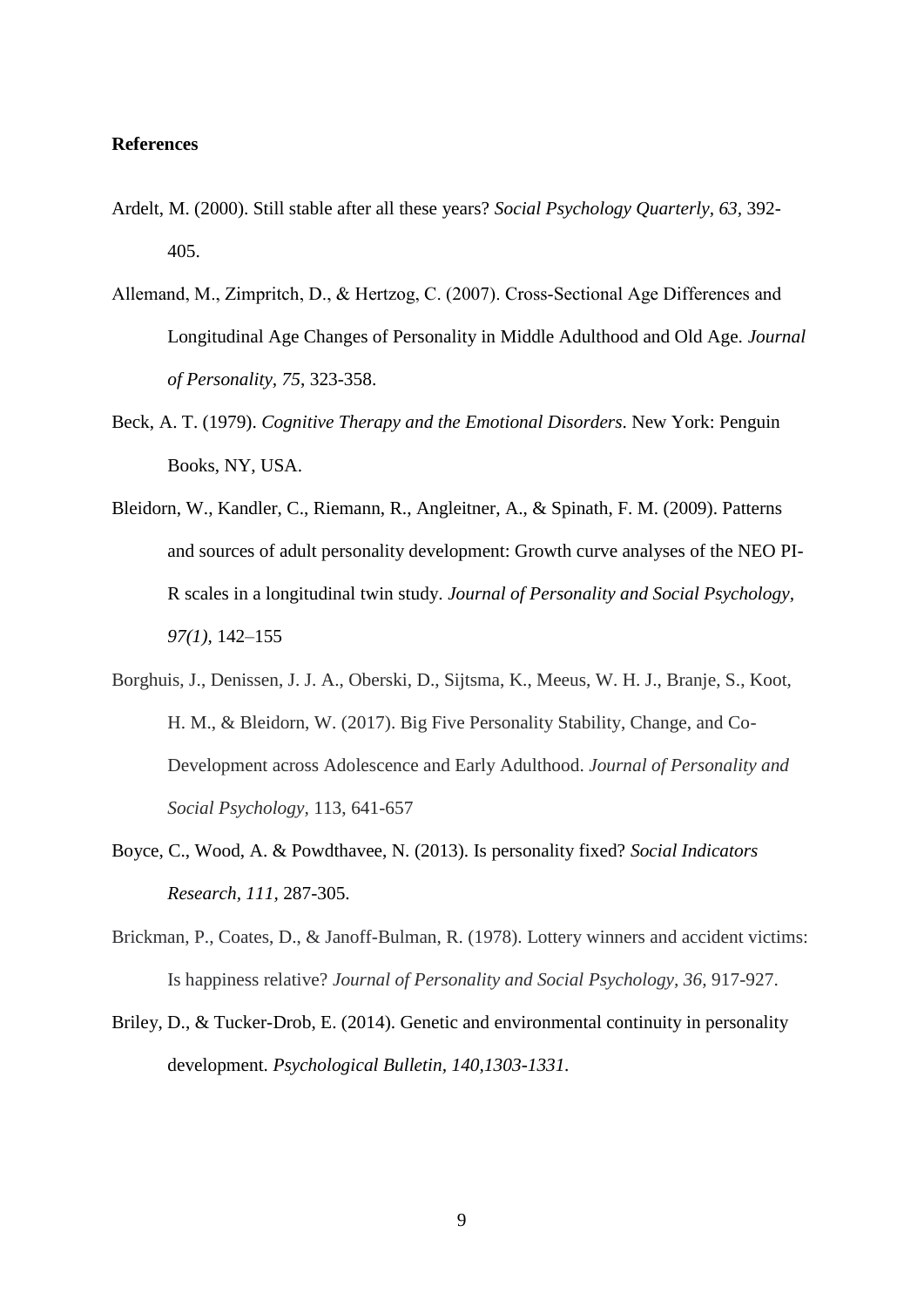- Cheng, H., & Furnham, A. (2012). Childhood cognitive ability, education, and personality predict attainment in adult occupational prestige over 17 years. *Journal of Vocational Psychology, 81,* 218-226.
- Cheng, H. & Furnham, A. (2003). Personality, self-esteem, and demographic predictions of happiness and depression. *Personality and Individual Differences, 34*, 921-942.
- Conley, J. (1985). Longitudinal stability of personality traits. *Journal of Personality and Social Psychology, 49,* 1266-1282.
- Costa Jr, P. T., & McCrae, R. R. (1994). Stability and change in personality from adolescence through adulthood. *The developing structure of temperament and personality from infancy to adulthood.* (pp. 139-150). Hillsdale, NJ, US: Lawrence Erlbaum Associates, Inc.
- Cramer, P. (2003). Personality change in later adulthood is predicted by defence mechanism use in early adulthood. *Journal of Research in Personality, 37,* 76-104.
- Davie, R., Butler, N., & Goldstein, H. (1972). *From Birth to Seven,* London: Longman.
- Deary, I., Whalley, L., Lemmon, H., Starr, J., & Crawford, J. (2000). The stability of individual differences in mental ability from childhood to old age. *Intelligence, 28*, 49-58.
- Donnellan, M. B., & Lucas, R. E. (2008). Age differences in the Big Five across the life span: Evidence from two national samples. *Psychology and Aging, 23*, 558–566.

Donnellan, M.B., Hill, P.L., & Roberts, B.W. (2015). Personality development across the life span: Current findings and future directions. In Cooper, L. & Mikulincer, M. (Eds.). *Handbook of Personality and Social Psychology*, (107-126). American Psychological Association

Douglas, J. W. B. (1964). *The home and the school*. London: Panther Books.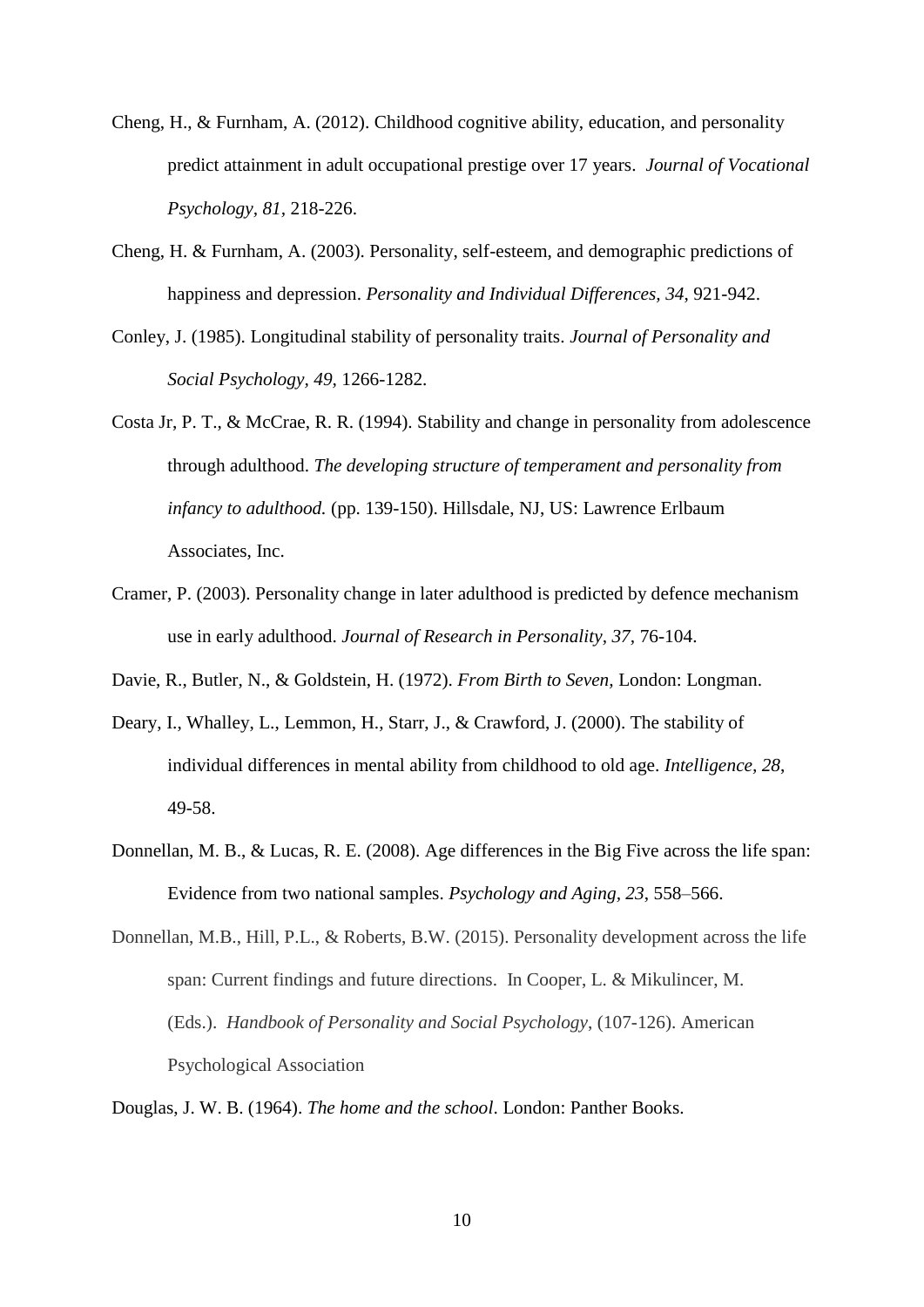- Feinstein, L., & Bynner, J. (2004). The importance of cognitive development in middle childhood for adulthood socioeconomic status, mental health, and problem behaviour. *Child Development, 75,* 1329-1339.
- Ferri, E., Bynner, J. & Wadsworth, M. (2003). *Changing Britain, changing lives: Three generations at the turn of the century,* London: Institute of Education.

Fogelman, K. (1976). *Britain's 16-year-olds,* London: National Children's Bureau.

- Furnham, A. (2008). Relationship among Four Big Five Measures of Different Lengths. *Psychological Reports, 102,* 312-316.
- Furnham, A., & Cheng, H. (2015). The stability and change of malaise scores over 27 years: Findings from a nationally representative sample*. Personality and Individual Differences, 79,* 30-34.
- Haan, N., Millsap, R., & Hartka, E. (1986). As time goes by: change and stability in personality over fifty years. *Psychology and Aging, 1,* 220-232.
- Hamilton, H.A., & Hango D.W. (2008). Symptoms of psychological distress among mothers and their adult offspring: A longitudinal examination. *Journal of Child and Family Studies, 17,* 863 – 880.
- Hatch, S., Harvey, S., & Maughan, B. (2010). A developmental-contextual approach to understanding mental health and well-being in early adulthood. *Social Science and Medicine, 70,* 261-268*.*
- Helson, R., Jones, & Kwan, V. (2002). Personality change over 40 years of adulthood. *Journal of Personality and Social Psychology, 83,* 752-766.
- Huesmann, L., Eron, L., Lefkowitz, M., & Walder, L. (1984). Stability of aggression over time and generations. *Developmental Psychology, 20,* 1120-1134.

John, O. P., Naumann, L. P., & Soto, C. J. (2008). Paradigm shift to the integrative big-five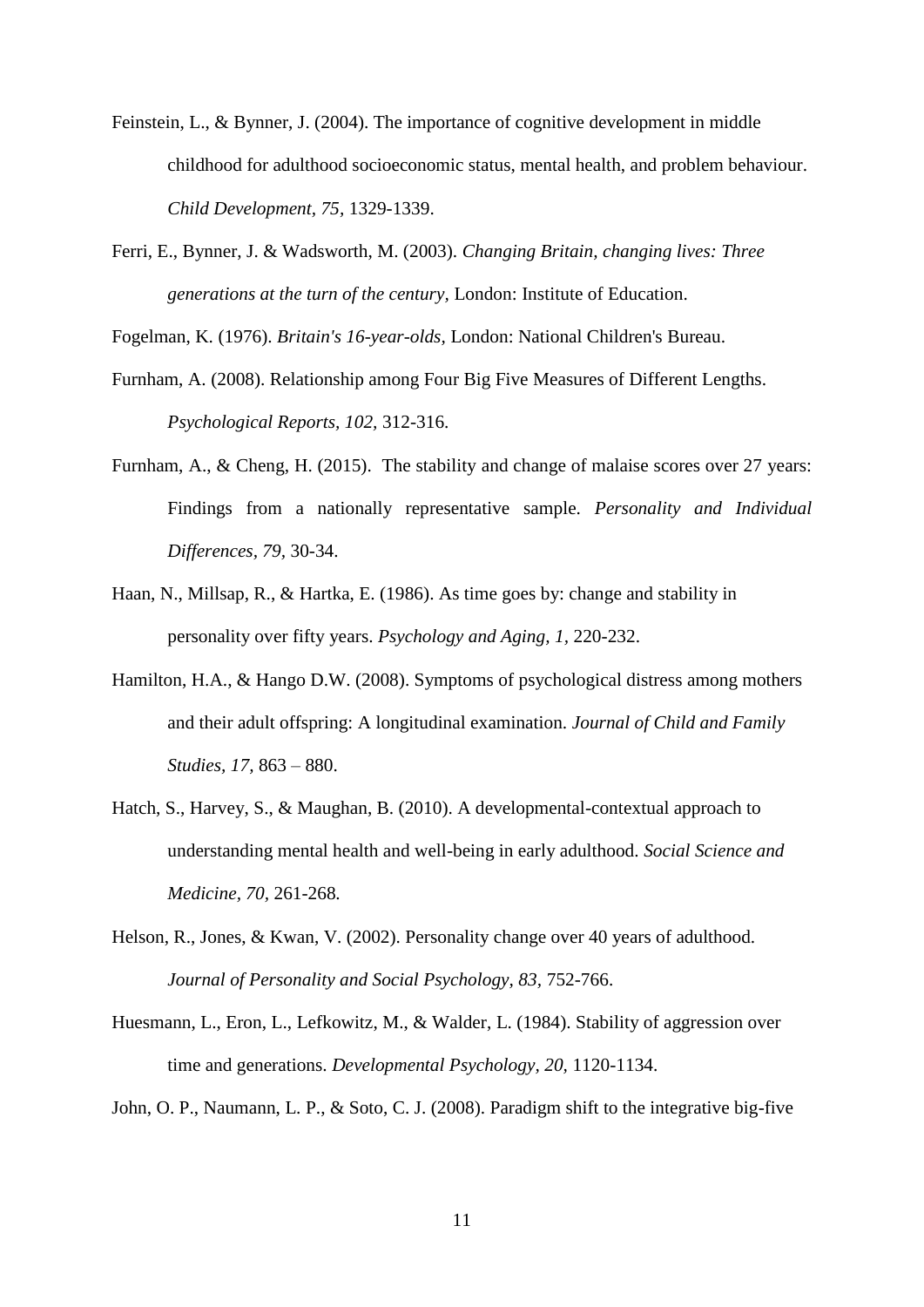trait taxonomy: History, measurement, and conceptual issues. In O. P. John, R. W. Robins, & L. A. Pervin (Eds.), *Handbook of personality: Theory and research* (pp. 114–158). New York, NY: Guilford Press.

- Knies, G. (Ed.) (2014). *Understanding Society—The UK Household Longitudinal Study: Waves 1-4, 2009*–*2012, User Manual*; University of Essex: Colchester, UK.
- Leete, R. and Fox, J. (1977), 'Registrar General's social classes: origins and users. *Population Trends, 8,* 1-7.
- Löckenhoff, C. E., Terracciano, A., Patriciu, N. S., Eaton, W. W., & Costa, P. T. (2009). Selfreported extremely adverse life events and longitudinal changes in five-factor model personality traits in an urban sample. *Journal of Traumatic Stress, 22,* 53-59
- Loehlin, & Martin, N. (2001). Age changes in personality and their heritabilities during the adult years. *Personality and Individual Differences, 30*, 1147-1160.
- Lucas, R., & Donnellan, M. (2011). Personality development across the life span. *Journal of Personality and Social Psychology, 101,* 847-861.
- Marsh, C. (1986). Social class and occupation. In R. Burgess (Ed.), *Key variables in social investigation*. London: Routledge.
- Martin, P., Long, M., & Poon, L. (2002). Age changes and differences in personality traits and states of the old and very old. *Journal of Gerontology, 57,* 144-152.
- Matthews, G., Deary, I., & Whiteman, M. (2009). *Personality Traits.* Cambridge: Cambridge University Press.
- McCrae, R., & Costa, P. (1994). The stability of personality. *Current Directions in Psychological Science, 3,* 173-175.
- McGue, M., Bacon, S., & Lykken, D. T. (1993). Personality stability and change in early adulthood: A behavioral genetic analysis. *Developmental Psychology, 29*, 96-109.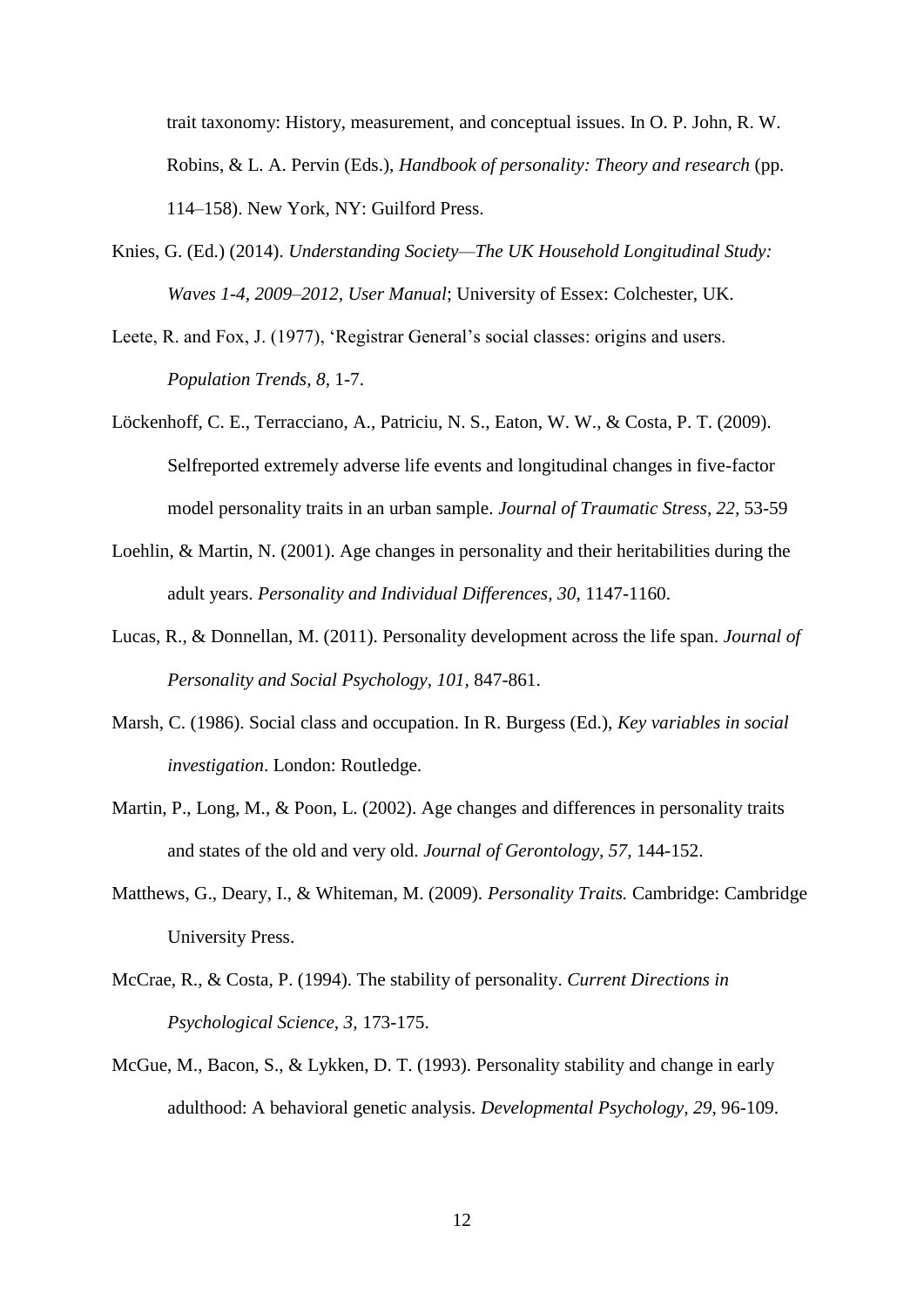- McManus, I., Keeling, A., & Paice. (2004). Stress, burnout and doctors' attitudes to work are determined by personality and learning style. *BMC Medicine, 2,* 1-12.
- McManus, I. C., Smithers, E., Partridge, P., Keeling, A., & Fleming, P. (2003). A levels and intelligence as predictors of medical careers in UK doctors: 20 year prospective study. *BMC Medical Education, 5,* 38-46.
- Muck, P., Hell, B., & Gosling, S. (2007). Construct validation of a short Five-Factor Model instrument. *European Journal of Psychological Assessment, 23*, 166-175.
- Pullmann, H., Raudsepp, L., Allik, J. (2006). Stability and change in adolescents' personality: A longitudinal study. *European Journal of Personality, 20*, 447–459.
- Roberts, B., Caspi, A., & Moffitt, T. (2001). The kids are alright. *Journal of Personality and Social Psychology, 81,* 670-683.
- Roberts, B., Walton, K., & Viechtbauer, W. (2006). Patterns of mean-level change in personality traits across the life course. *Psychological Bulletin, 132,* 3-25.
- Robins, R. W., Fraley, R. C., Roberts, B. W., & Trzesniewski, K. H. (2001). A longitudinal study of personality change in young adulthood. *Journal of Personality, 60,* 617-640
- Rutter, M. (1967). A children's behaviour questionnaire for completion by teachers. *Journal of Child Psychology and Psychiatry, 8,* 1-11.
- Rutter, M., & Madge, N. (1976). *Cycles of Disadvantage.* London: Heinemann.
- Rutter, M., Tizard, J., & Whitmore, K. (1970). *Education, health and behaviour*. London: Longmans.
- Schwaba, T., Luhmann, M., Denissen, J. A. A., Chung, J. M., & Bleidorn, W. (2017). Openness to experience and culture-openness transactions across the lifespan. *Journal of Personality and Social Psychology,*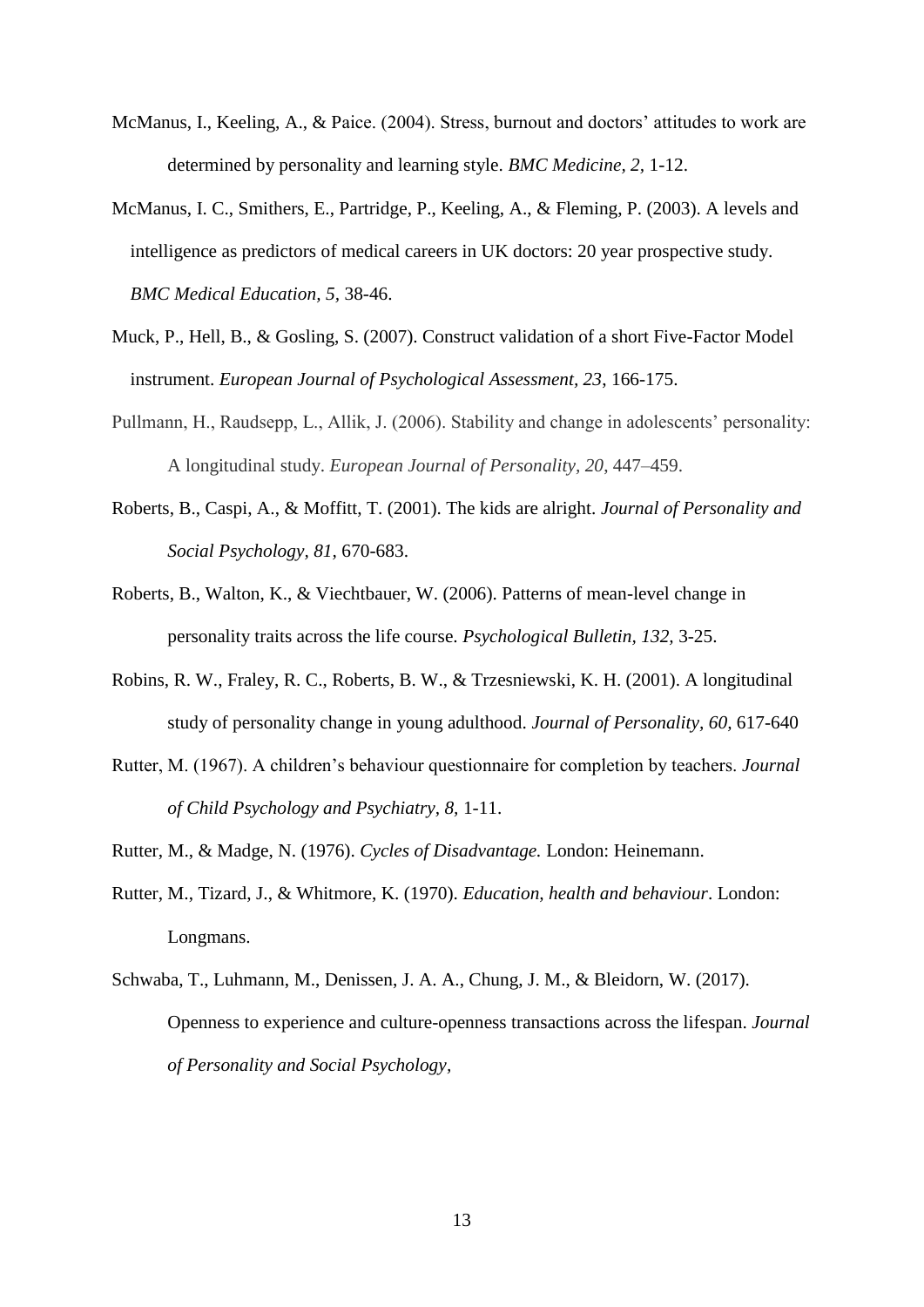- Small, B. J., Hertzog, C., Hultsch, D. F., & Dixon, R. A. (2003). Stability and change in adult personality over 6 years: Findings from the Victoria Longitudinal Study. *Journals of Gerontology Series B*: 58, 166-176.
- Specht, J., Egloff, B., & Schmukle, S. C. (2011). Stability and change of personality across the life course: The impact of age and major life events on mean-level and rank-order stability of the Big Five. *Journal of Personality and Social Psychology, 101*, 862.
- Srivastava, S., John, O., Gosling, S., & Potter, J. (2003). Development of personality in early and middle adulthood*. Journal of Personality and Social Psychology, 84,* 1041-1053
- Vecchione, M., Alessandri, G., Barbaranelli, C., & Caprara, G. (2012). Gender differences in the Big Five personality development: A longitudinal investigation from late adolescence to emerging adulthood. *Personality and Individual Differences, 53,* 740- 746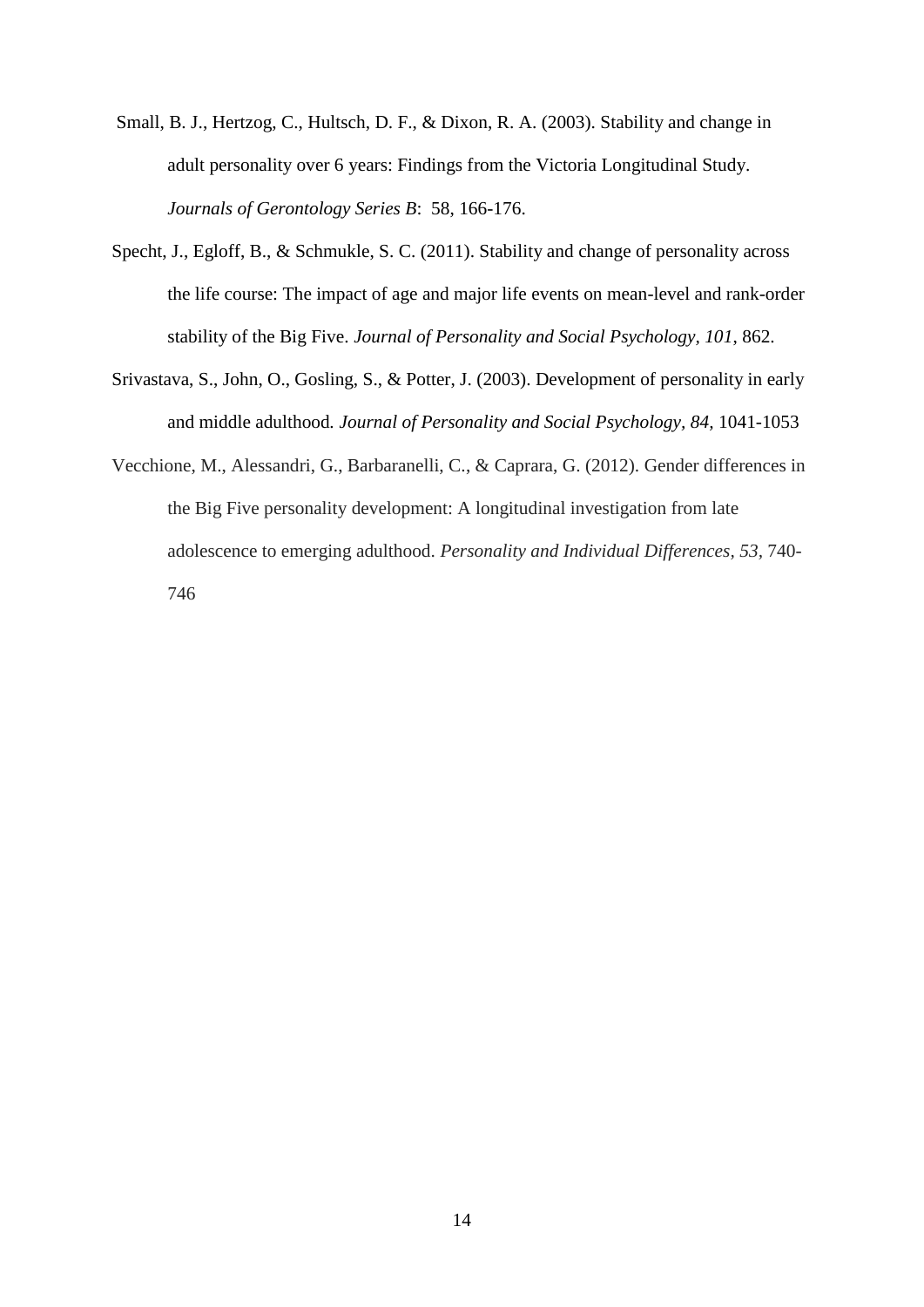|                    |             |           | <b>Total</b><br>$n=7,554$ |           |            |             |           | <b>Males</b><br>$n=3,324$ |           |           |             |           | <b>Females</b><br>$n=4,230$ |           |            |
|--------------------|-------------|-----------|---------------------------|-----------|------------|-------------|-----------|---------------------------|-----------|-----------|-------------|-----------|-----------------------------|-----------|------------|
|                    | 2005        |           | 2011                      |           |            |             |           |                           |           |           |             |           |                             |           |            |
| <b>NEO</b> factors | <b>Mean</b> | <b>SD</b> | <b>Mean</b>               | <b>SD</b> |            | <b>Mean</b> | <b>SD</b> | <b>Mean</b>               | <b>SD</b> |           | <b>Mean</b> | <b>SD</b> | <b>Mean</b>                 | <b>SD</b> |            |
| Agreeableness      | 16.35       | 2.93      | 16.88                     | 2.94      | 15.78***   | 15.81       | 2.97      | 16.24                     | 3.03      | $8.14***$ | 16.77       | 2.81      | 17.38                       | 2.76      | $13.57***$ |
| Conscientiousness  | 15.87       | 3.19      | 16.47                     | 3.17      | $16.07***$ | 15.67       | 3.10      | 16.21                     | 3.09      | $9.80***$ | 16.03       | 3.22      | 16.67                       | 3.20      | 12.58***   |
| Extraversion       | 13.41       | 3.49      | 13.80                     | 3.77      | $10.40***$ | 13.01       | 3.41      | 13.31                     | 3.70      | 5.49***   | 13.76       | 3.50      | 14.18                       | 3.77      | $8.29***$  |
| Neuroticism        | 11.04       | 3.92      | 10.60                     | 4.18      | $10.74***$ | 9.95        | 3.65      | 9.53                      | 3.85      | $7.16***$ | 11.91       | 3.88      | 11.45                       | 4.21      | $8.33***$  |
| <b>Openness</b>    | 13.44       | 3.60      | 13.37                     | 3.77      | 1.86       | 13.81       | 3.52      | 13.78                     | 3.62      | 0.43      | 13.21       | 3.6       | 13.08                       | 3.84      | 2.38*      |

**Table 1. NEO mean scores and SDs at the factor level over six-years.**

\**p*<.05; \*\*\**p*<.001.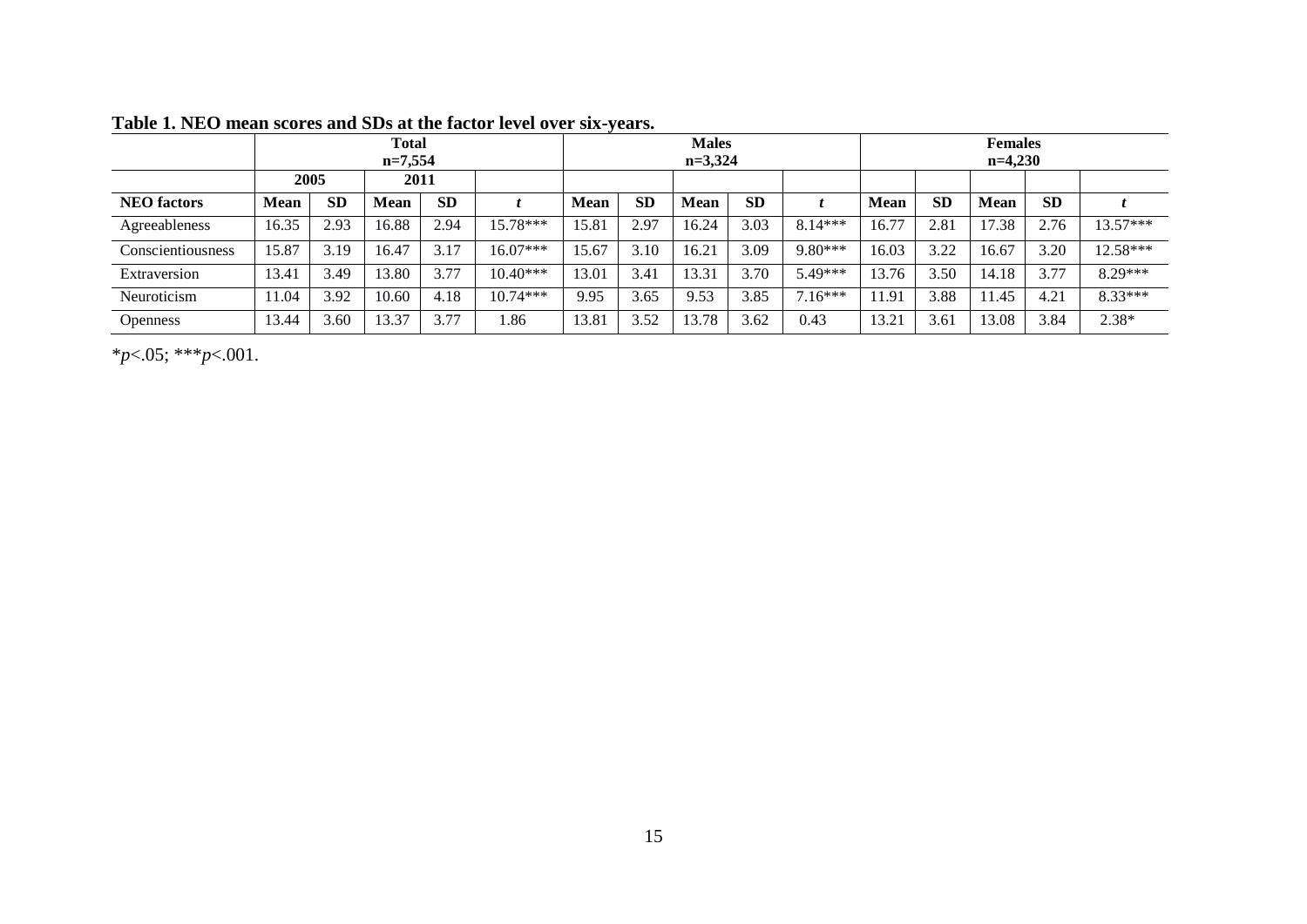|                                                | 2005        |           |             | 2011      |            |
|------------------------------------------------|-------------|-----------|-------------|-----------|------------|
| <b>NEO</b> factors                             | <b>Mean</b> | <b>SD</b> | <b>Mean</b> | <b>SD</b> | t          |
| 16-20 years old to 22-26 years old ( $n=473$ ) |             |           |             |           |            |
| Agreeableness                                  | 15.77       | 2.96      | 16.58       | 2.94      | $5.52***$  |
| Conscientiousness                              | 13.88       | 3.29      | 15.69       | 2.99      | $11.29***$ |
| Extraversion                                   | 14.49       | 3.11      | 14.18       | 3.18      | 1.96       |
| Neuroticism                                    | 11.73       | 4.04      | 11.84       | 3.91      | 0.67       |
| Openness                                       | 13.99       | 3.41      | 14.04       | 3.51      | 0.30       |
| 21 years old to 30 years old $(n=1,094)$       |             |           |             |           |            |
| Agreeableness                                  | 16.26       | 2.85      | 16.72       | 2.79      | 5.36***    |
| Conscientiousness                              | 15.52       | 2.88      | 16.25       | 2.98      | 8.02***    |
| Extraversion                                   | 14.23       | 3.18      | 14.20       | 3.61      | 0.39       |
| Neuroticism                                    | 11.48       | 3.81      | 11.19       | 4.10      | $2.61**$   |
| <b>Openness</b>                                | 14.02       | 3.27      | 13.73       | 3.52      | 2.94**     |
| 31 years old to 40 years old $(n=1,641)$       |             |           |             |           |            |
| Agreeableness                                  | 16.34       | 2.81      | 16.73       | 2.95      | 5.85***    |
| Conscientiousness                              | 16.26       | 2.95      | 16.71       | 2.95      | $6.18***$  |
| Extraversion                                   | 13.74       | 3.38      | 13.91       | 3.72      | $2.25*$    |
| Neuroticism                                    | 11.21       | 3.69      | 10.84       | 4.10      | $4.44***$  |
| Openness                                       | 13.88       | 3.30      | 13.67       | 3.56      | $3.01**$   |
| 41 years old to 50 years old $(n=1,505)$       |             |           |             |           |            |
| Agreeableness                                  | 16.38       | 2.82      | 16.81       | 2.89      | $6.04***$  |
| Conscientiousness                              | 16.25       | 3.03      | 16.68       | 3.15      | 5.41***    |
| Extraversion                                   | 13.31       | 3.50      | 13.61       | 3.82      | 3.96***    |
| Neuroticism                                    | 11.20       | 3.86      | 10.80       | 4.14      | $4.74***$  |
| <b>Openness</b>                                | 13.45       | 3.38      | 13.43       | 3.66      | 0.33       |
| 51 years old to 60 years old $(n=1,335)$       |             |           |             |           |            |
| Agreeableness                                  | 16.46       | 2.93      | 16.98       | 2.97      | $6.41$ *** |
| Conscientiousness                              | 16.27       | 3.09      | 16.65       | 3.24      | 4.30***    |
| Extraversion                                   | 12.94       | 3.48      | 13.62       | 3.89      | 7.91***    |
| Neuroticism                                    | 11.01       | 3.91      | 10.32       | 4.12      | $7.55***$  |
| Openness                                       | 13.31       | 3.69      | 13.35       | 3.82      | 0.38       |
| Over 60 years old $(n=1,506)$                  |             |           |             |           |            |
| Agreeableness                                  | 16.48       | 3.13      | 17.20       | 2.99      | 8.52***    |
| Conscientiousness                              | 15.60       | 3.48      | 16.23       | 3.44      | $6.59***$  |
| Extraversion                                   | 12.74       | 3.63      | 13.61       | 3.88      | $8.95***$  |
| Neuroticism                                    | 10.22       | 4.05      | 9.59        | 4.19      | $6.52***$  |
| Openness                                       | 12.61       | 4.06      | 12.62       | 4.15      | 0.10       |

**Table 2. NEO mean scores and SDs at the factor level over six-years by age group.**

\**p*<.05; \*\**p*<.01; \*\*\**p*<.001.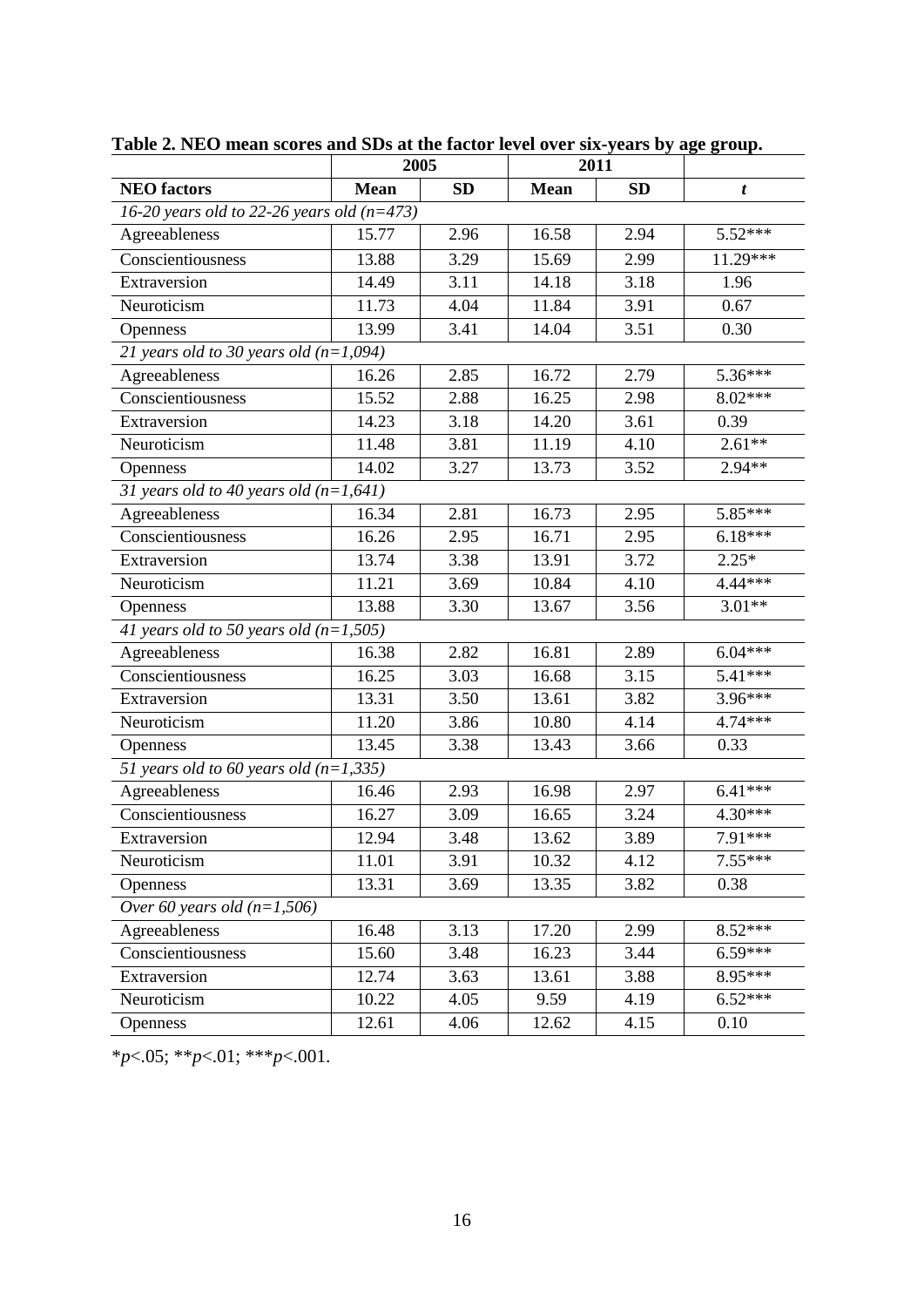|                           |             | 2005      | 2011        |           |            |
|---------------------------|-------------|-----------|-------------|-----------|------------|
| <b>Item</b>               | <b>Mean</b> | <b>SD</b> | <b>Mean</b> | <b>SD</b> | t          |
| Agreeableness             |             |           |             |           |            |
| Big 5: Rude $(-)$         | 5.85        | 1.34      | 6.09        | 1.29      | 14.24***   |
| Big 5: Forgiving          | 5.03        | 1.50      | 5.20        | 1.48      | 8.83***    |
| Big 5: Considerate        | 5.47        | 1.24      | 5.59        | 1.25      | 7.79***    |
| Conscientiousness         |             |           |             |           |            |
| Big 5: Thorough           | 5.34        | 1.59      | 5.51        | 1.57      | $7.86***$  |
| Big 5: Lazy $(-)$         | 5.20        | 1.63      | 5.47        | 1.58      | $14.44***$ |
| Big 5: Efficient          | 5.33        | 1.21      | 5.49        | 1.23      | $9.76***$  |
| Extraversion              |             |           |             |           |            |
| Big 5: Talkative          | 4.59        | 1.64      | 4.84        | 1.72      | $13.04***$ |
| Big 5: Sociable           | 4.78        | 1.57      | 4.88        | 1.61      | $5.22***$  |
| Big 5: Reserved (-)       | 4.04        | 1.56      | 4.08        | 1.70      | $2.13*$    |
| Neuroticism               |             |           |             |           |            |
| Big 5: Worries            | 3.85        | 1.75      | 3.71        | 1.85      | $6.87***$  |
| Big 5: Nervous            | 3.51        | 1.71      | 3.35        | 1.80      | $8.00***$  |
| Big 5: Relaxed (-)        | 3.68        | 1.52      | 3.54        | 1.56      | $7.07***$  |
| <i><b>Openness</b></i>    |             |           |             |           |            |
| Big 5: Original           | 4.24        | 1.48      | 4.21        | 1.60      | 1.70       |
| Big 5: Artistic           | 4.32        | 1.67      | 4.31        | 1.75      | 0.30       |
| Big 5: Active imagination | 4.87        | 1.46      | 4.83        | 1.54      | $2.54*$    |

**Table 3. NEO change at the item level over six-years.**

\*\*\**p*<.001, \**p*<05.

 $(-)$  = item recoded.

| Table 4. Correlations of the Big-Five personality factors between 2005 and 2011 for the |  |  |  |
|-----------------------------------------------------------------------------------------|--|--|--|
| total sample.                                                                           |  |  |  |

| <b>NEO</b> factors | <b>Bivariate correlations</b> | <b>Partial correlations controlling</b> |
|--------------------|-------------------------------|-----------------------------------------|
|                    |                               | for gender and age                      |
| Agreeableness      | $.488***$                     | $.474***$                               |
| Conscientiousness  | $.472***$                     | $.476***$                               |
| Extraversion       | $.599***$                     | $.598***$                               |
| Neuroticism        | $.615***$                     | $.584***$                               |
| <b>Openness</b>    | $.556***$                     | $.548***$                               |

\*\*\**p*<.001.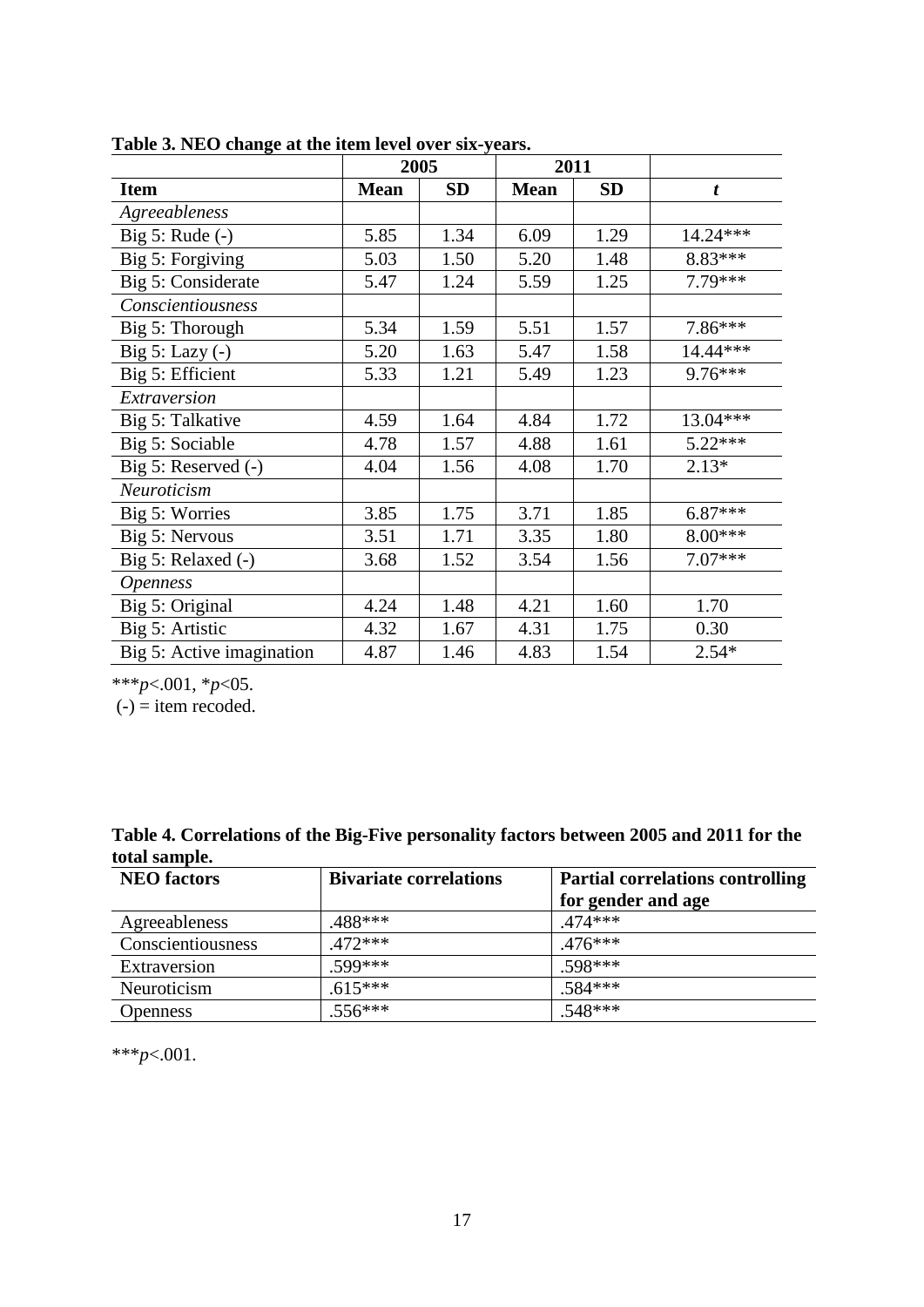# **Appendix 1: A selection of studies looking at the stability of the big five over time.**

| Allemand,<br>Zimprich &<br>Hertzog 2007                                            | 875          | 4 year<br>interval,<br>Germany.                                  | Personality was measured using the NEO-FFI inventory.<br>Factor covariances were found to be equal for both age<br>groups and at both testing occasions, indicating perfect<br>structural continuity of personality. An average decline in N<br>was observed. There was evidence of structural continuity<br>and continuity of divergence in personality in midlife, whilst<br>also evidence of mean personality change and individual<br>differences in personality change.                                                                                                                                                                                          |
|------------------------------------------------------------------------------------|--------------|------------------------------------------------------------------|-----------------------------------------------------------------------------------------------------------------------------------------------------------------------------------------------------------------------------------------------------------------------------------------------------------------------------------------------------------------------------------------------------------------------------------------------------------------------------------------------------------------------------------------------------------------------------------------------------------------------------------------------------------------------|
| Bleidorn,<br>Kandler,<br>Riemann,<br>Angleitner $\&$<br>Spinath 2009               | 344<br>twins | 10 years,<br>Germany                                             | The NEO PI-R was administered at each of two waves five<br>years apart. 30-40% of individual differences in 'true'<br>stability of domains and facets could be attributed to<br>influences of the non-shared environment. N, A and C<br>showed relatively strong genetic effects in respect to the<br>aetiology of change, change in E and O was almost<br>completely environmentally induced. Results also indicated<br>that people differ reliably in their rate of change. Change<br>was less pronounced in older individuals compared to<br>younger.                                                                                                              |
| Bourghuis,<br>Denissen,<br>Oberski,<br>Sijtsma,<br>Meeus,<br>Branje, Koot,<br>2017 | 2,230        | Dutch                                                            | This study examined Big Five trait stability, change and co-<br>development in friendship and sibling dyads from age 12 to<br>22. 7 waves of longitudinal data was captured in this study.<br>The 1-year rank-order stability of personality traits was<br>already substantial at age 12, increased strongly from early<br>through middle adolescence, and remained stable during late<br>adolescence and early adulthood. Linear mean-level<br>increases were found in girls' C in both genders' A and in<br>boys' O. A U-shaped mean-level change was also found in<br>boys' C and in girls' N and E. An increased followed by a<br>decrease was found in girls' O. |
| Lockenhoff,<br>Terracciano,<br>Patriciano,<br>Eaton &<br>Costa Jr.<br>2009         | 458          | $USA -$<br>East<br>Baltimore.<br>1993-<br>1998,<br>2004-<br>2005 | Five-factor model personality traits were assessed (NEO-PI-<br>R) twice over an average interval of 8 years. Participants<br>who reported a recent and extremely adverse life event<br>showed increases in the tendency to experience negative<br>affect (N), especially anger and frustration. It is important to<br>note that they only affected select facets of N, O, and A and<br>that the effect sizes are comparatively small                                                                                                                                                                                                                                  |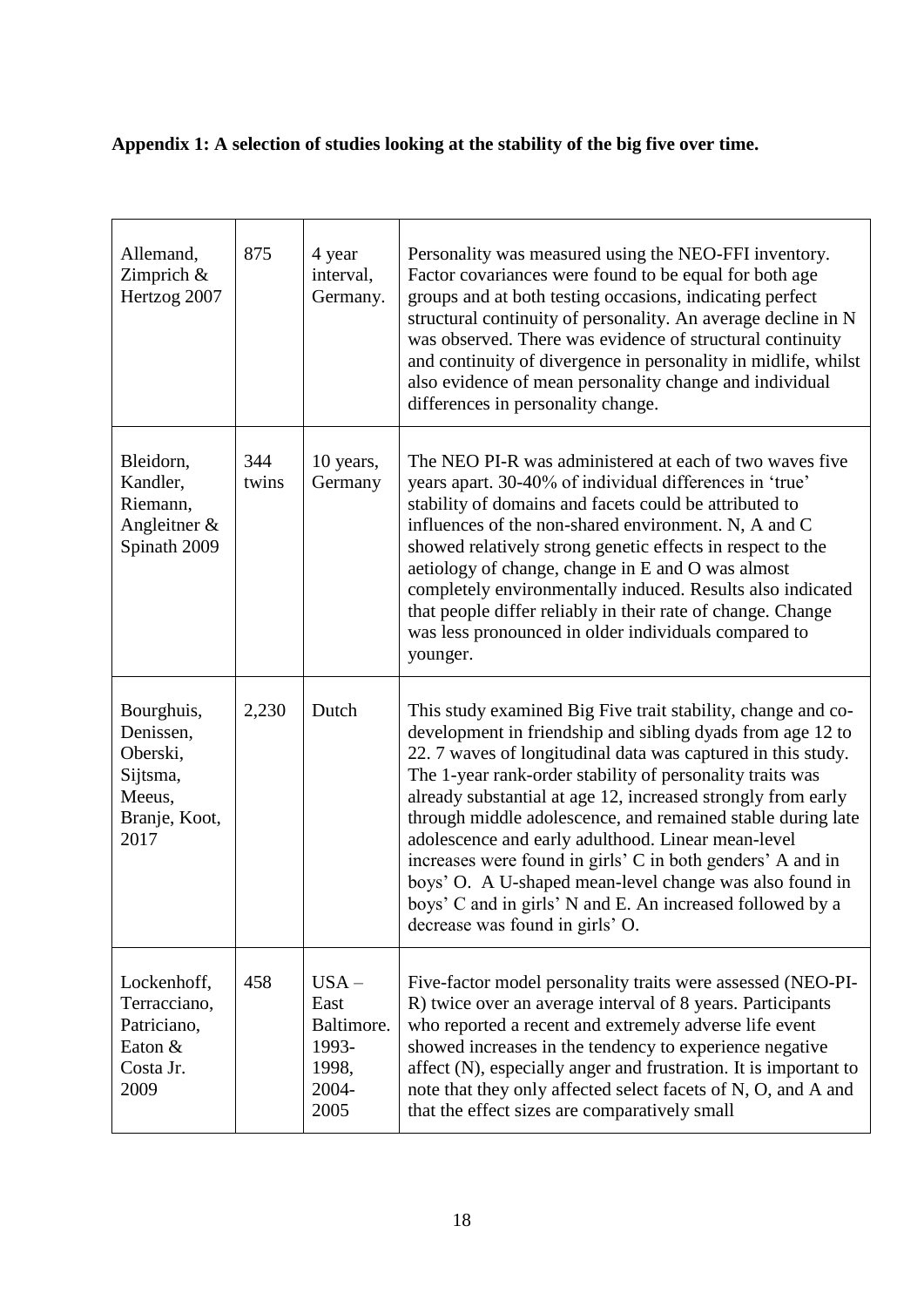| Lucas &<br>Donnellan,<br>2011                                                              | 20,434 | Germany<br>(GSOEP) | Stability and change in the Big Five personality traits were<br>assessed twice over a 4 year period. Differential stability<br>increased relatively quickly from adolescence to age 30 or<br>40 and more slowly after that, peaking between the ages of<br>60 and 70. Support for the prediction that stability<br>coefficients decline among the very old. This trend was<br>evident for all five Big Five domains and cannot be<br>explained by the effects of increased measurement error in<br>older ages given the study's latent variable analytic strategy                                                                                           |
|--------------------------------------------------------------------------------------------|--------|--------------------|-------------------------------------------------------------------------------------------------------------------------------------------------------------------------------------------------------------------------------------------------------------------------------------------------------------------------------------------------------------------------------------------------------------------------------------------------------------------------------------------------------------------------------------------------------------------------------------------------------------------------------------------------------------|
| McCrae,<br>Costa,<br>Terracciano,<br>Parker, Mills,<br>De Fruyt $\&$<br>Mervielde,<br>2002 | 2,748  | USA,<br>Belgium    | Three studies were conducted to assess mean level changes<br>in personality traits during adolescence (12-18). Versions of<br>the Revised NEO-PI were used to assess the five major<br>personality factors across a 4 year period. Personality factors<br>were invariant across ages, rank-order stability of individual<br>differences was low. N appeared to increase in girls while O<br>increased in both boys and girls. Mean levels of E, A and C<br>were stable.                                                                                                                                                                                     |
| Pullmann,<br>Raudsepp &<br>Allik, 2006                                                     | 876    | Estonia            | The study examined mean-level, individual-level, and rank-<br>order stability over a 2 year period in adolescents aged 12-<br>18. The NEO Five-Factorial Inventory (NEO-FFI) was used<br>to assess personality traits. From the age of 14 onwards<br>adolescents become more Open and Emotionally Stable.<br>Neither intelligence nor academic achievement moderate<br>stability of personality traits in adolescence. Across the five<br>dimensions, the average test–retest correlations were 0.51,<br>0.56 and 0.67, and the computed biennial stability values<br>were 0.80, 0.83 and 0.89 for age groups 12-14, 14-16 and<br>16-18 years, respectively |
| Robins,<br>Fraley,<br>Roberts &<br>Trzesniewski,<br>2001                                   | 270    | <b>USA</b>         | Students completed measures of the Big Five personality<br>traits when they first entered college and then 4 years later.<br>Analyses indicate small- to medium-sized normative (i.e.,<br>mean-level) changes, large rank-order stability correlations,<br>high levels of stability in personality structure, and moderate<br>levels of ipsative (i.e. profile) stability. The students in the<br>sample became more Agreeable, Conscientious,<br>Emotionally stable, and Open to new experiences as they<br>progressed through college.                                                                                                                    |
| Schwaba &<br>Bleidorn,<br>2017                                                             | 9,636  | Dutch              | Participants (16-84 years of age) provided Big Five self-<br>reports at five assessments across 7 years. For O, C, E, and<br>A, individual diffeences in change were greatest in<br>magnitude in emerging adulthood, lesser in magnitude in<br>young and middle adulthood, and smallest in magnitude in                                                                                                                                                                                                                                                                                                                                                     |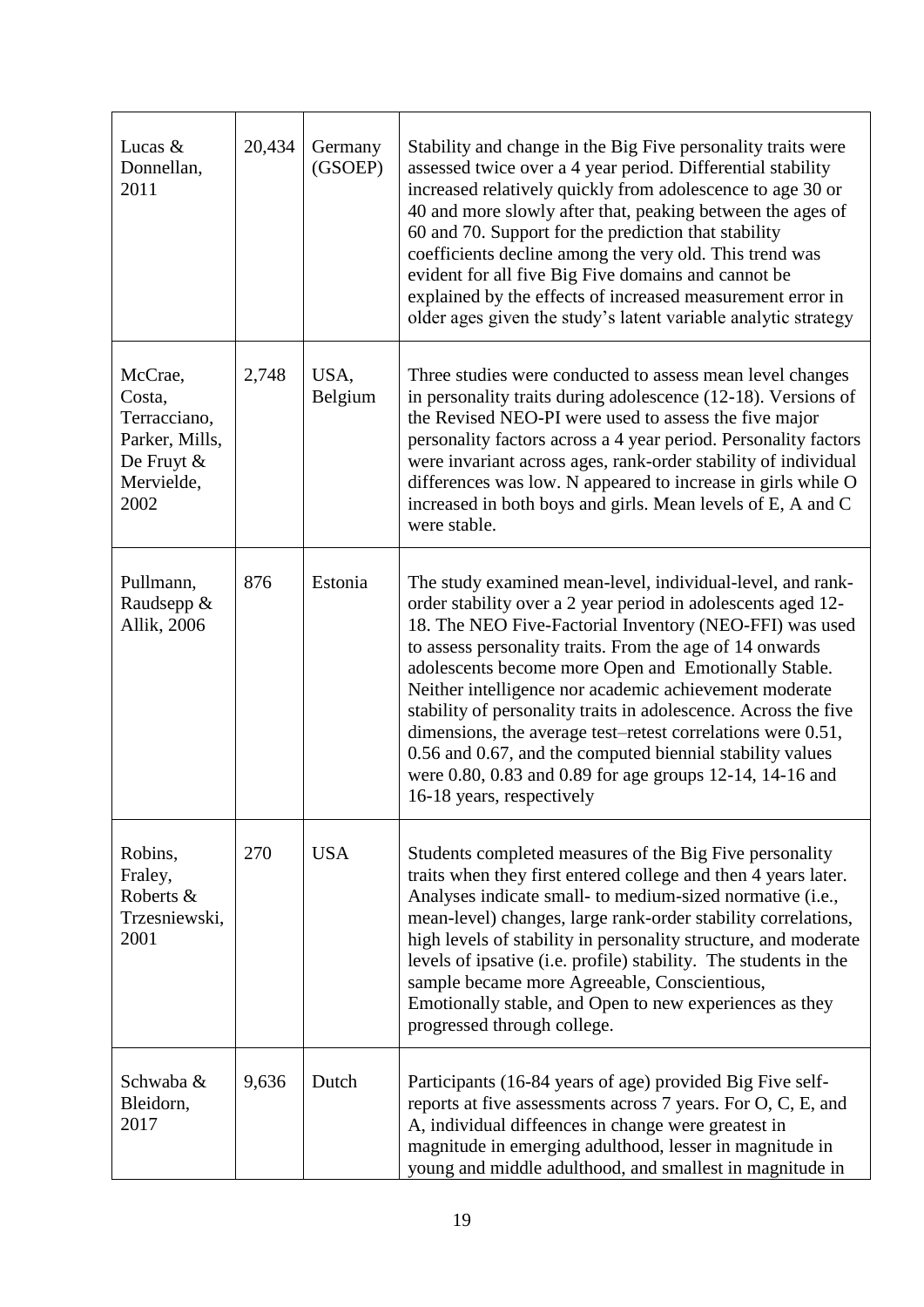|                                                                     |        |            | old age. For emotional stability, individual differences in<br>change were generally smaller and remained constant across<br>adulthood                                                                                                                                                                                                                                                                                                                                                                                                                                                                                                                                      |
|---------------------------------------------------------------------|--------|------------|-----------------------------------------------------------------------------------------------------------------------------------------------------------------------------------------------------------------------------------------------------------------------------------------------------------------------------------------------------------------------------------------------------------------------------------------------------------------------------------------------------------------------------------------------------------------------------------------------------------------------------------------------------------------------------|
| Schwaba,<br>Luhmann,<br>Denissen,<br>Chung $&$<br>Bleidorn,<br>2017 | 7,353  | Dutch      | Participants were assessed on the Big Five personality traits<br>using the IPIP version of the Big-Five Inventory over a 7<br>year period. O remained relatively stable in emerging<br>adulthood before declining in midlife and old age. An<br>increase in cultural activity precipitated increases in<br>Openness, and vice versa. These culture-openness<br>transactions held across different age and education groups<br>and when controlling for household income.                                                                                                                                                                                                    |
| Small,<br>Hertzog,<br>Hultsch &<br>Dixon, 2003                      | 223    | <b>USA</b> | Participants were assessed using the NEO-PI over a six year<br>period. The data revealed uniformly high 6-year stability<br>coefficients. The correlations for the original scales N, E,<br>and O were all above .80, and the correlations of A and C<br>longitudinally were approximately .70. Older adults were<br>more likely to show increases in N over time, and women<br>were more likely to show decreases in N and increases in<br>A. Life events can be seen as attributes for personality<br>change over time e.g. adaptation to chronic illness, loss of a<br>spouse etc.                                                                                       |
| Specht,<br>Egloff $\&$<br>Schmukle,<br>2011                         | 14,718 | Germany    | Participants were tracked across 4 years, in each year they<br>were asked whether one or more of a set of specific major<br>life event had occurred since the last interview. Age had a<br>complex curvilinear influence on mean levels of personality.<br>The rank-order stability of N, E, O and A all followed an<br>inverted U-shape function, reaching a peak between 40 and<br>60 years of age. Whereas C showed a continuously<br>increasing rank-order stability across adulthood.                                                                                                                                                                                  |
| Vecchione,<br>Alessandri,<br>Barbaranelli<br>& Caprara,<br>2012     | 403    | Italy      | This study investigated gender differences in the mean-level<br>change of the Big Five from late adolescence to emerging<br>adulthood $(16, 18 \& 20)$ . At age 16, females scored<br>significantly higher on A, C, and O. Males scored lower on<br>N. In both males and females, C and O increased linearly<br>from age 16 to age 20. Whilst E remained stable. Emotional<br>stability increased slightly in males and remained stable in<br>females. A increased linearly in males and showed a<br>quadratic trend in females, first increasing and then<br>declining over time .Females showed interindividual<br>variability than males on the trajectories of C and ES |
| Wortman,<br>Lucas &                                                 | 13,134 | Australia  | This study evaluated mean-level differences and rank-order<br>stability in personality traits when assessed twice over a 4                                                                                                                                                                                                                                                                                                                                                                                                                                                                                                                                                  |